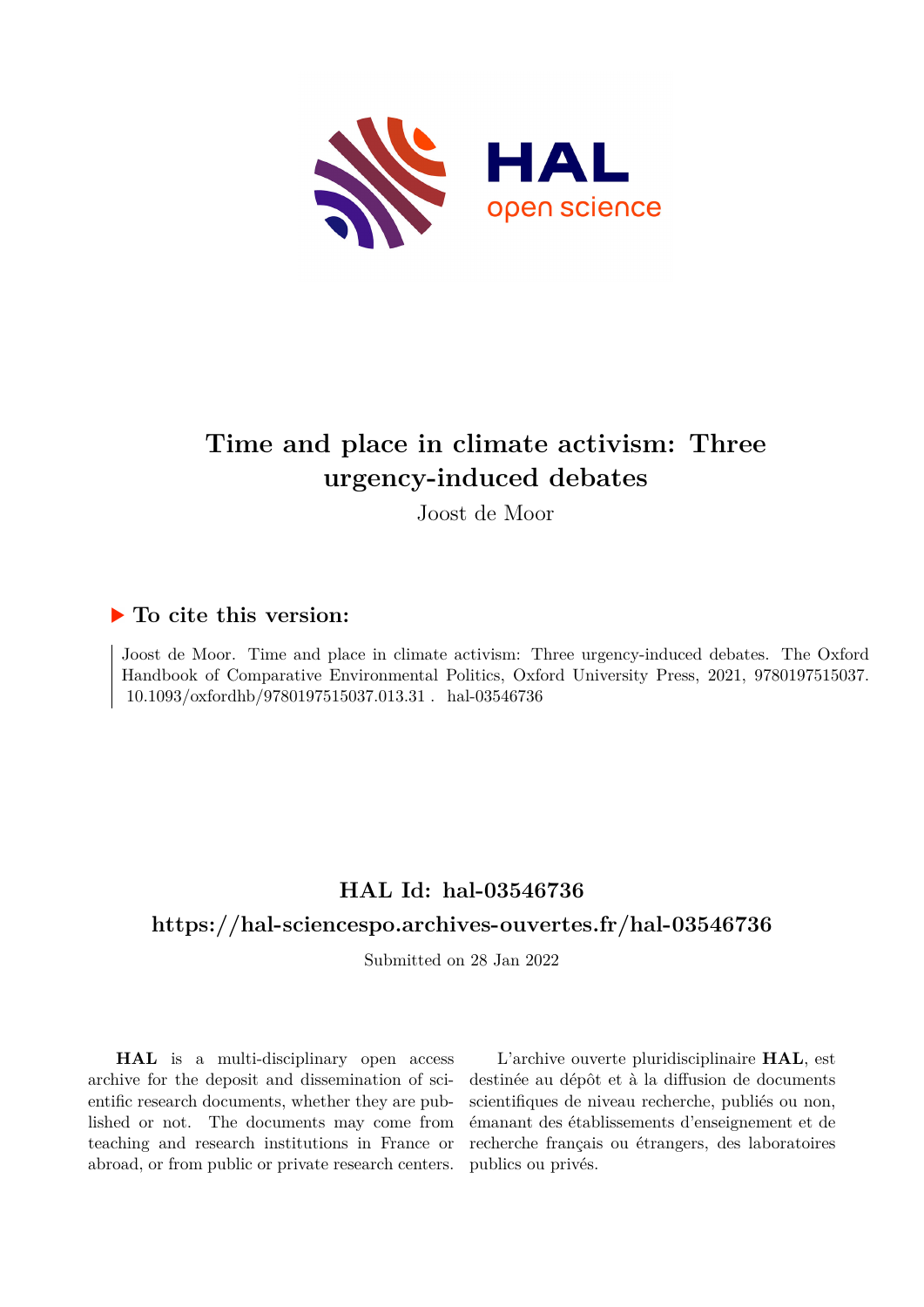#### *Time and place in climate activism: Three urgency-induced debates*

#### **Joost de Moor, Stockholm University[, joost.demoor@statsvet.su.se](mailto:joost.demoor@statsvet.su.se)**

Chapter written for the *Oxford Handbook of Comparative Environmental Politics* (forthcoming, edited by Erika Weinthal, Jeannie Sowers, and Stacy VanDeveer). Unpublished version dated 12 March 2021. Please contact author before citing or using otherwise.

#### **Abstract**

While comparisons across space are rare in literature on climate movements, time has long featured centrally in it – albeit often implicitly. The climate movement is fundamentally shaped by the temporality of its main concern: climate change will have irreversible consequences that will become inevitable as soon as tipping points are crossed. Against this background, urgency has become an essential driving force behind, and challenge for, the climate movement. Yet while this urgency is certainly based in physics, it is also a social product. This chapter discusses how the contested nature of time shapes at least three core dimensions of climate activism: strategy, politics and goals. The chapter furthermore argues that discussions of temporality should be attentive to the contextuality of time: what might seem a future threat in privileged parts of the world presents only one of the more recent ecological disasters to disrupt disadvantaged communities worldwide. Discussions of time should therefore inform the development of comparative scholarship on climate activism, and vice versa.

*Key words*: Climate change, social movements, temporality, states, (de-)politicization, mitigation & adaptation.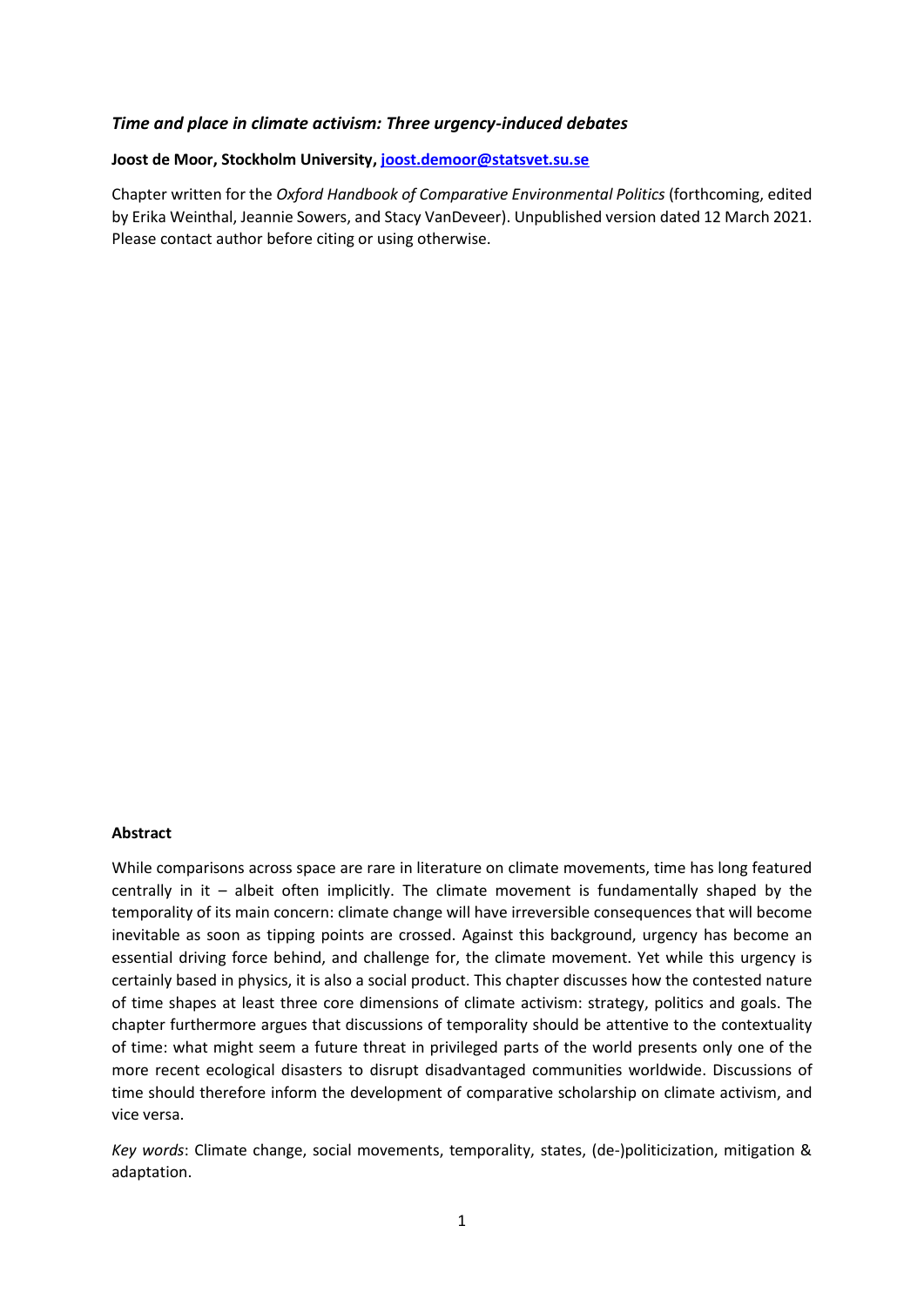#### **Introduction**

The climate movement is distinct from most other social movements by the temporality of its main concern: climate change will have irreversible consequences that will become inevitable as soon as certain tipping points are crossed (e.g. Steffen et al. 2018). This temporality is becoming increasingly palpable, as more and more young people today can expect to experience severe climate impacts within their lifetimes. Media (like *the Guardian*) and politicians (like US Representative Alexandria Ocasio-Cortez) are recognizing the severity of the situation by favoring terms like 'climate crisis' over 'climate change'. Against this background, urgency has become one of the most salient driving forces behind, and challenges for, the climate movement.

Yet while this urgency is certainly related to the effects of 'basic physics', it is also a social product. Edensor, Head and Kothari (2020) argue that while climate science may deal with linear time, what matters sociologically is temporality or the "social and cultural conceptions and perceptions of time" (p. 255). As social movements are constantly involved in the internal and external negotiation of knowledge and meaning (e.g. Eyerman and Jamison 1991), we should thus see the temporality and implied urgency of climate change as a social construct that can be challenged, and not just as a debate about climate science. Taking up this challenge, this chapter argues that three essential debates shaping today's climate activism can be understood as essentially linked to, and driven by, a socially constructed sense of urgency. Each of these debates, as well as a discussion of temporality more generally, provide key venues for taking comparative research on climate activism forward.

The first debate discussed below concernstemporality in relation to the targets of actions and the role of the state. That is, should climate activists focus on putting pressure on representative governments to solve the crisis, or, given the continued failure of governments to act, has it become time for activists to take matters into their own hands by focusing on do-it-yourself (DIY) activism instead? Two emerging forms of climate activism can be linked to the latter option: direct actions against the fossil fuel industry and grassroots alternatives by which movements get involved in promoting local solutions to the climate crisis. By contrast, recent climate campaigns, such as Fridays For Future (FFF) and Extinction Rebellion (XR) use a potentially even stronger urgency framing as they rally around a 'climate emergency' frame that put the onus back on the state. 'Demand action or do it yourself' is thus a key strategic debate that is to an important extent shaped by temporality.

Secondly, as mainstream approaches to addressing climate change have not delivered required change, debates have intensified about whether the time for incrementalism has run out. Instead, climate activists are increasingly advocating more radical systemic change. At the same time, some question whether radical demands, such as ending the capitalist growth economy, are sufficiently realistic given the amount of time required to realize them. It is argued that the movement should instead focus on what is more readily achievable, possibly buying time for further change in the future. Discussions like these are reflected in common phrases like 'the ecologically necessary is politically impossible' (Wackernagel and Rees 1998) and 'it is easier to imagine the end of the world than the end of capitalism' (e.g. Jamison 1994). Temporality is thus a key dimension in debates about the politicization and depoliticization of climate activism (Kenis and Lievens 2014).

Thirdly, as the window for effective climate action is slowly closing (or has already closed, according to some), and as consequences of climate change are noticeable across the globe, some claim that we are witnessing a shift from apocalyptic to postapocalyptic environmentalism, or the spread of "environmental activism based on a catastrophic loss experienced as already having occurred, as ongoing or as impossible to prevent, rather than as a future risk or threat" (Cassegård and Thörn 2018, 563). For instance, an emerging yet largely unaddressed question is what role climate movements play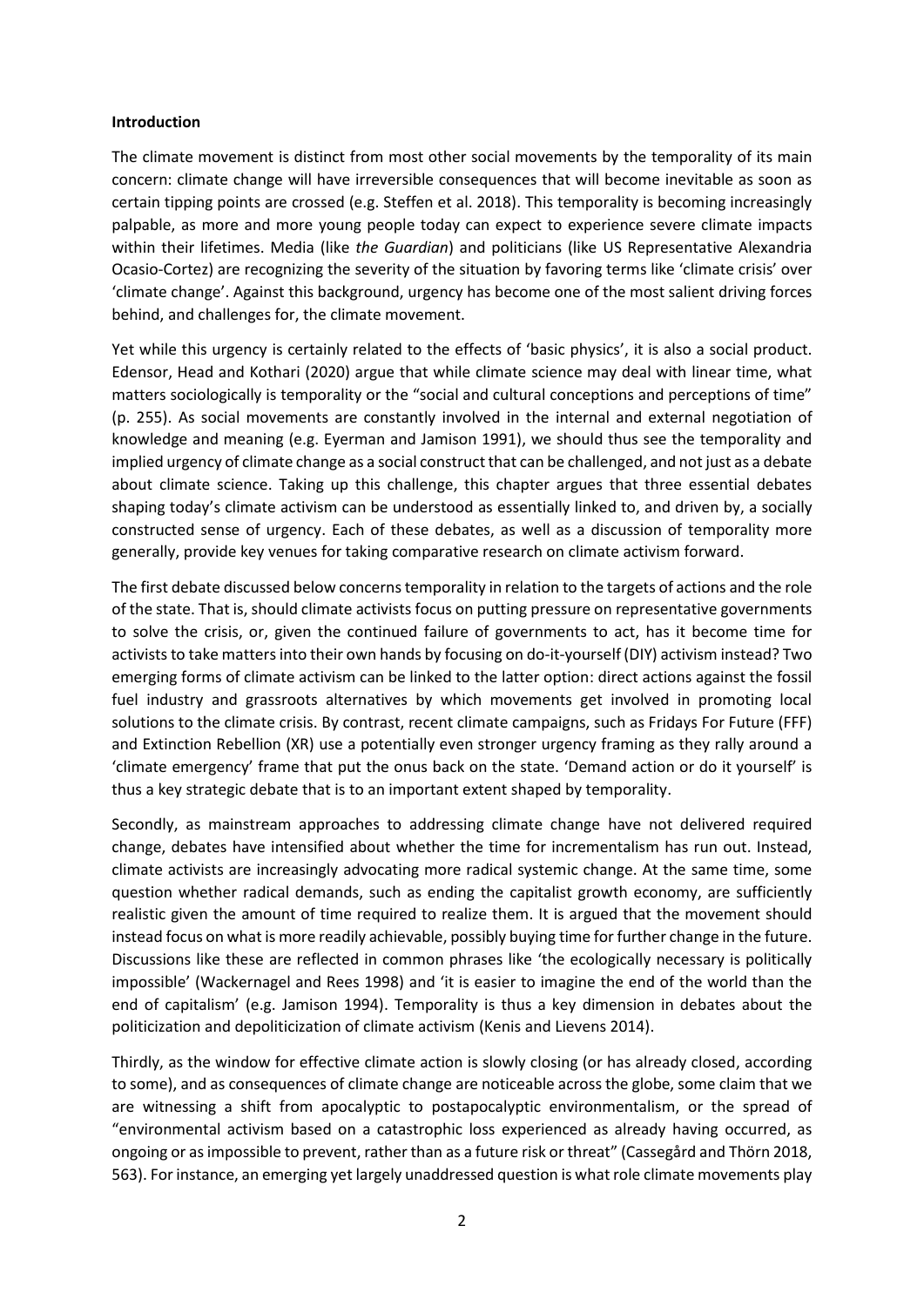in shaping society's adaptation to the consequences of climate change. However, by challenging the temporality of postapocalyptic climate change as excessively pessimistic, many activists have defended a more optimistic outlook to defend an ongoing focus on mitigation.

Through these three urgency-related debates, this chapter uses temporality as a lens to understand key tensions and the significant heterogeneity within today's climate change movement (CCM), thereby contributing to recent developments in the study of time in social movements (Gillan and Edwards 2020). The CCM has been defined as "a loose, but nonetheless highly active umbrella structure which is supported, shaped, and used by a multiplicity of civil society actors who are active in climate politics" (Garrelts & Dietz, 2014, p. 7). Such a broad definition captures the wide range of more or less connected or likeminded groups and individuals working on this topic. Recent work on the notion of 'climatization' describes how, in a context in which climate change has become seen as the mother of all problems, more and more issues and campaigns are being defined in terms of climate change to draw on the momentum and legitimacy this topic currently holds (Aykut, Foyer, and Morena 2017; de Moor 2020a). As a result, the label 'climate movement' in fact comes to cover multiple movements that over time relate differently to each other across ever changing conflict lines (de Moor 2018; Hadden 2015).

While this chapter discusses these conflicts in more detail, this diversity also makes it impossible to cover the entire climate movement in a single chapter. In line with my own research focus, the debates presented here primarily refer to climate activism in the Global North. However, to varying degrees they are relevant in the Global South as well. Arguing that temporalities of climate change are place specific (Edensor, Head, and Kothari 2020; Cassegård and Thörn 2018), the chapter moreover develops the argument that temporality can be a useful tool in developing comparative research on climate activism – especially to build bridges between research on the Global North and South. In the remainder of this chapter, I first provide a brief overview of the (limited) comparative research on climate activism, after which I discuss the three urgency-related debates within climate activism. Throughout this chapter, I point out in what ways comparative research may in the future contribute to our understanding of climate activism, in particular along the lines of these three debates. I conclude by developing a more general argument about the potential of comparative research on temporality in climate activism.

#### **Comparative research on climate activism**

**.** 

Comparative research on environmental movements more generally is abundant (for a recent overview, see de Moor and Wahlström, n.d.). Some of this research may cover activism related to climate issues. However, an inventory using the online publication database Scopus reveals only seven publications explicitly comparing climate activism across various geographical areas or scales. 1

Bomberg (2012) compares the United States and the European Union in an analysis of how features of multilevel systems affect climate activism. Baer (2012) and Rosewarne et al. (2013) both compare the Australian climate justice movement to that in other places. Wahlström et al. (2013) analyze how the prognostic framing of the climate issue (i.e. whether it was framed in terms of climate justice) differed between three parallel protests around the 2009 Copenhagen Climate Summit. Cassegård et

<sup>1</sup> Used search strings were ' "climate activism" AND compar\* ', ' "climate movement" AND compar\* ', and ' climate AND "political opportunity structure". In addition, the journal *Global Environmental Politics* was browsed for occurrences of both "climate movement" and "climate activism". Only comparisons between geographical units or scales were included.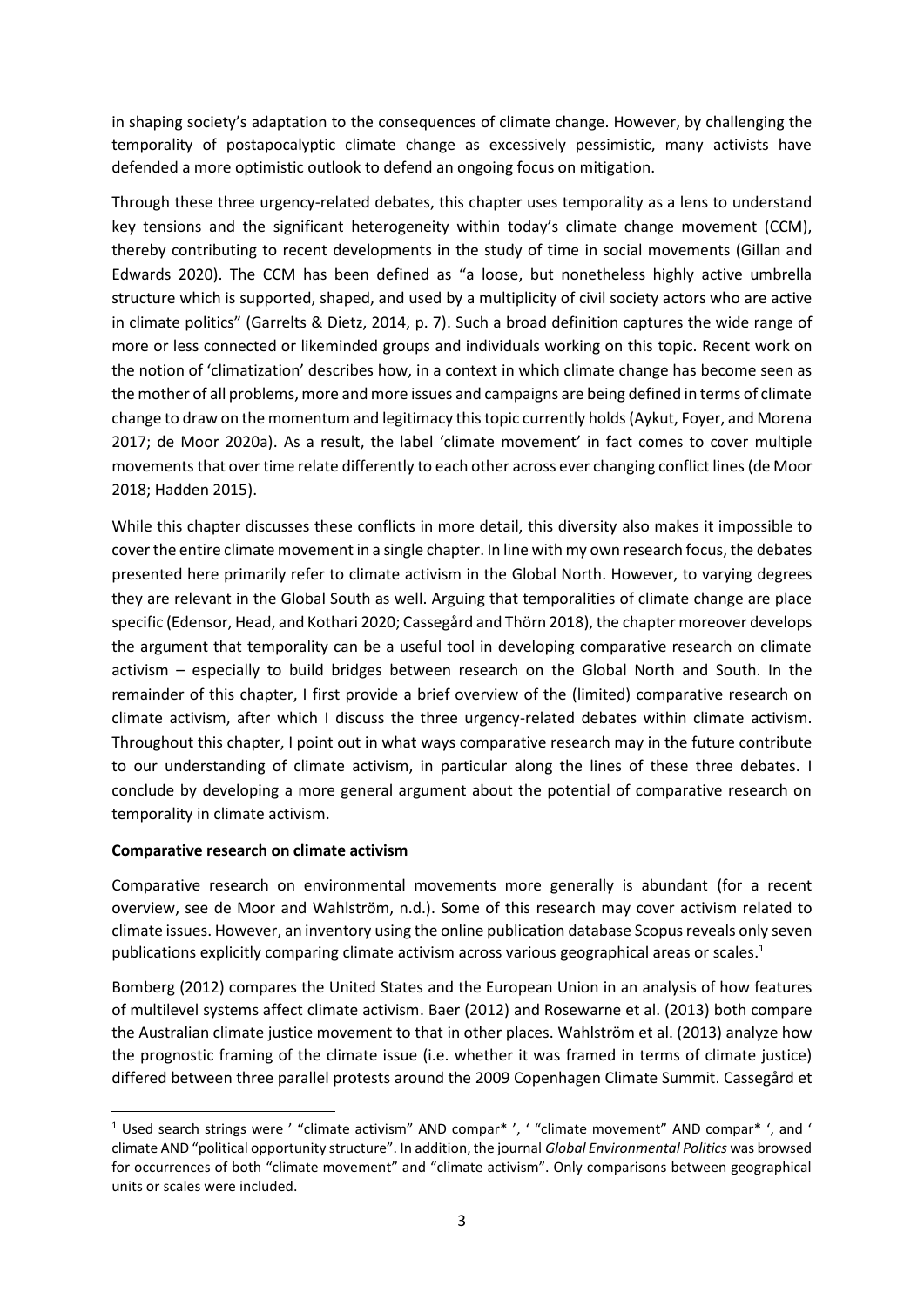al. (2017) look at the way in which the climate movement in the US, Japan, Sweden and Denmark is shaped by a back-and-forth between their national context, and their engagement in the transnational UN climate process. Similarly, Derman (2014) and Henry et al. (2019) found that climate NGOs from countries with more restrictive political opportunity structures are more likely to target international governmental organizations.

A recent survey project on the global climate strikes by Fridays For Future compares the individual characteristics, mobilization and attitudes of protesters across 25 cities in several European countries, the US, Mexico and Australia (Wahlström et al. 2019; de Moor, Uba, et al. 2020). Descriptive analyses of these data show patterns of difference and similarity across these cities. For instance, while the distribution of gender and age composition differ considerably between the demonstrations, a focus on the state combined with a skepticism towards governments appears to be a universal feature.

Given this limited research, the remainder of this chapter is necessarily based on research that is predominantly not explicitly comparative. Therefore, for each of the three debates discussed below, I suggest venues to expand comparative research on climate activism.

#### **Time to do it yourself?**

According to a leading figure in the Transition Towns movement (one of the most influential grassroots climate actors around 2010), "If we wait for governments, it'll be too late; if we act as individuals, it'll be too little; but if we act as communities, maybe it'll be enough" (quoted in Kenis 2016). This quote expresses a clear lack of confidence in the ability of states – alone or in international organizations – to address society's main environmental challenges within the time frame dictated by those problems. In response, it promotes what Ulrich Beck (1997) has called 'subpolitics'. Ecological crises arguably prove the state can no longer be seen as the ultimate driver of social change. Instead, all areas of society are affected by and can affect ecological crises, thereby making them 'subpolitical' domains. Action forms like consumer boycotts or lifestyle politics therefore become appealing ways to take matters into one's own hands (Stolle and Micheletti 2013; de Moor 2017).

By contrast, some of the earliest climate campaigns were strongly focused on trying to influence government decisions. A Friends of the Earth campaign in the US between 1979 and 1989 has been considered one of the earliest ones to address climate change, and was squarely focused on trying to get the US government on board to address the issue (Rich 2018). Later, the emergence of a broader, self-identifying climate movement took place around the establishment of the UN's annual climate summits, or COPs (Conference of Parties) (Hadden 2015). Most notably, the Climate Action Network was founded to internationally coordinate the efforts of NGOs trying to influence global climate summits and for a long time remained the primary network within the climate movement, focusing on putting pressure on official COP negotiations through insider lobbying and outsider demonstrations (Newell 2006). In 2007 it became challenged by advocates of climate justice who formed the alternative network Climate Justice Now!, introducing both more radical analyses and forms of action to the climate movement (Hadden 2015; Fisher 2010).

At the national level, notable campaigns also focused strongly on influencing governments. For instance, the 'Big Ask' campaign organized by Friends of the Earth has been seen as instrumental to achieving the UK Climate Change Act – one of the most ambitious climate legislations of its time, which was later replicated in other countries, including Austria, Denmark, Finland, Ireland and Sweden (Carter and Childs 2018). A growing list of litigations against the inaction of governments in the face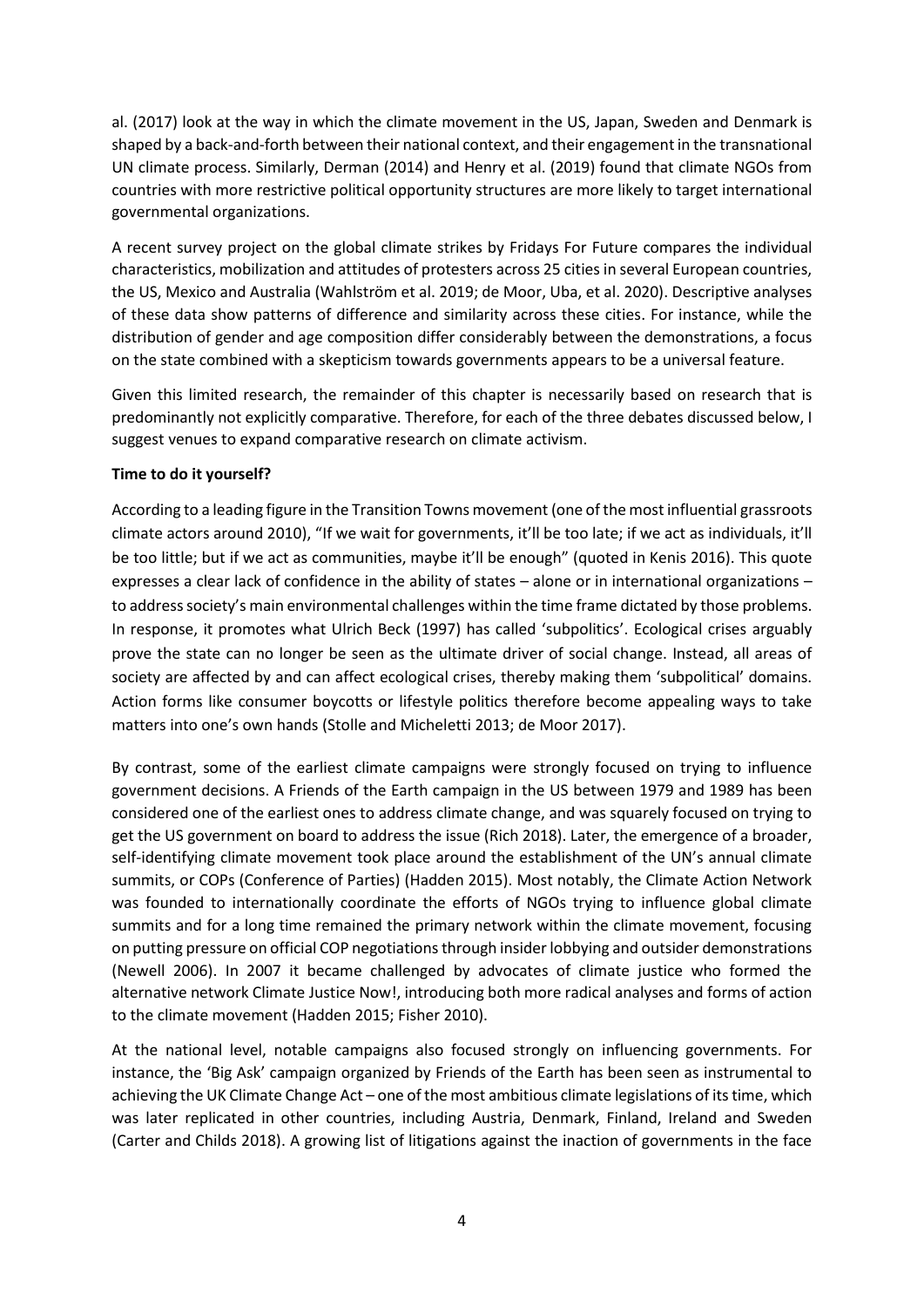of climate change – such as the Dutch Urgenda campaign – represents another clearly state-oriented tactic in the climate movement (Setzer and Vanhala 2019).

While there had long been distrust towards the state, especially in radical climate movement circles, the failed 2009 COP15 Summit in Copenhagen proved a watershed moment for much larger parts of the climate movement to become disenchanted with government-oriented action forms, and in particular with attempts to influence international summits. What, after all, can be won by putting pressure on governments to act if those governments are considered fundamentally unable to deliver, even if they would want to? Ever since, the appropriate distance between the movement and the state has remained under debate, culminating in a new split within the movement's mobilization around COP21 (de Moor 2018). At the 2015 Paris Climate Summit, some groups continued to lobby the official negotiations, but a large part of the assembled climate movement coalition mobilized with the intention to ignore the COP itself, instead targeting polluting corporations and promoting 'real' over 'false' solutions. As one interviewee explained to me at the time:

"[The goal for COP21 is] to build momentum so that after, you actually have a climate movement that we can go back to fighting battles on the ground, that the UK can go back to fighting fracking, and in other places. . . the Germans can go back to stopping coal. And people go back feeling that we actually do have a movement and it's not all focused on the UN. It's focused on what we are doing now. I mean, COP21 has to be about after COP21. That is the big lesson from Copenhagen: not focusing on the fucking talks themselves. (Interview, CJA, 2015)."

The perceived reasons for states' inability to address climate change vary, but a common narrative is that corporate influence – especially from the fossil fuel industry – has been able to prevent action. For some activists this has even been a reason to reject the analysis that the state was 'unable' to act, arguing that this was precisely how they mask their unwillingness to listen to the people instead of the companies. Nonetheless, it is clear that some of the most remarkable climate campaigns and victories in the aftermath of COP21 can be seen as the climate movement taking matters into its own hands (de Moor 2020a). The anti-fracking campaign in the UK continued direct action campaigns at (planned) fracking sites across the country, ultimately contributing to a nation-wide ban on fracking.<sup>2</sup> In Germany, the *Ende Gelände* campaign mobilized previously unseen numbers in direct actions against coal mines in the country (Sander 2017). In France, the ZAD (Zone Action a Défendre) movement succeeded in stopping the realization of a new airport in Notre Dame de Landes near the city of Nantes,<sup>3</sup> and in the US, various direct action campaigns managed to  $-$  at least temporarily  $$ stop the construction of oil pipelines crossing native Americans' territories and sacred grounds (Estes and Dhillon 2019).

In short, refusing to waste increasingly scarce time by waiting for government action, many of the most emblematic and effective climate campaigns in the Global North across the 2010s became about taking matters into the movement's own hands by directly stopping fossil fuel industries. This spread of what Naomi Klein (2013) has called 'Blockadia' needs to be seen at least in part as the diffusion of tactics from the Global South, where direct action and civil disobedience campaigns had already been key methods of the environmental justice movement for a long time (Martinez-Alier et al. 2016).

**.** 

<sup>2</sup> [https://www.theguardian.com/environment/2019/nov/02/fracking-banned-in-uk-as-government-makes](https://www.theguardian.com/environment/2019/nov/02/fracking-banned-in-uk-as-government-makes-major-u-turn)[major-u-turn](https://www.theguardian.com/environment/2019/nov/02/fracking-banned-in-uk-as-government-makes-major-u-turn)

<sup>3</sup> [https://www.theguardian.com/world/2018/jan/17/france-abandons-plan-for-580m-airport-in-west-of](https://www.theguardian.com/world/2018/jan/17/france-abandons-plan-for-580m-airport-in-west-of-country)**[country](https://www.theguardian.com/world/2018/jan/17/france-abandons-plan-for-580m-airport-in-west-of-country)**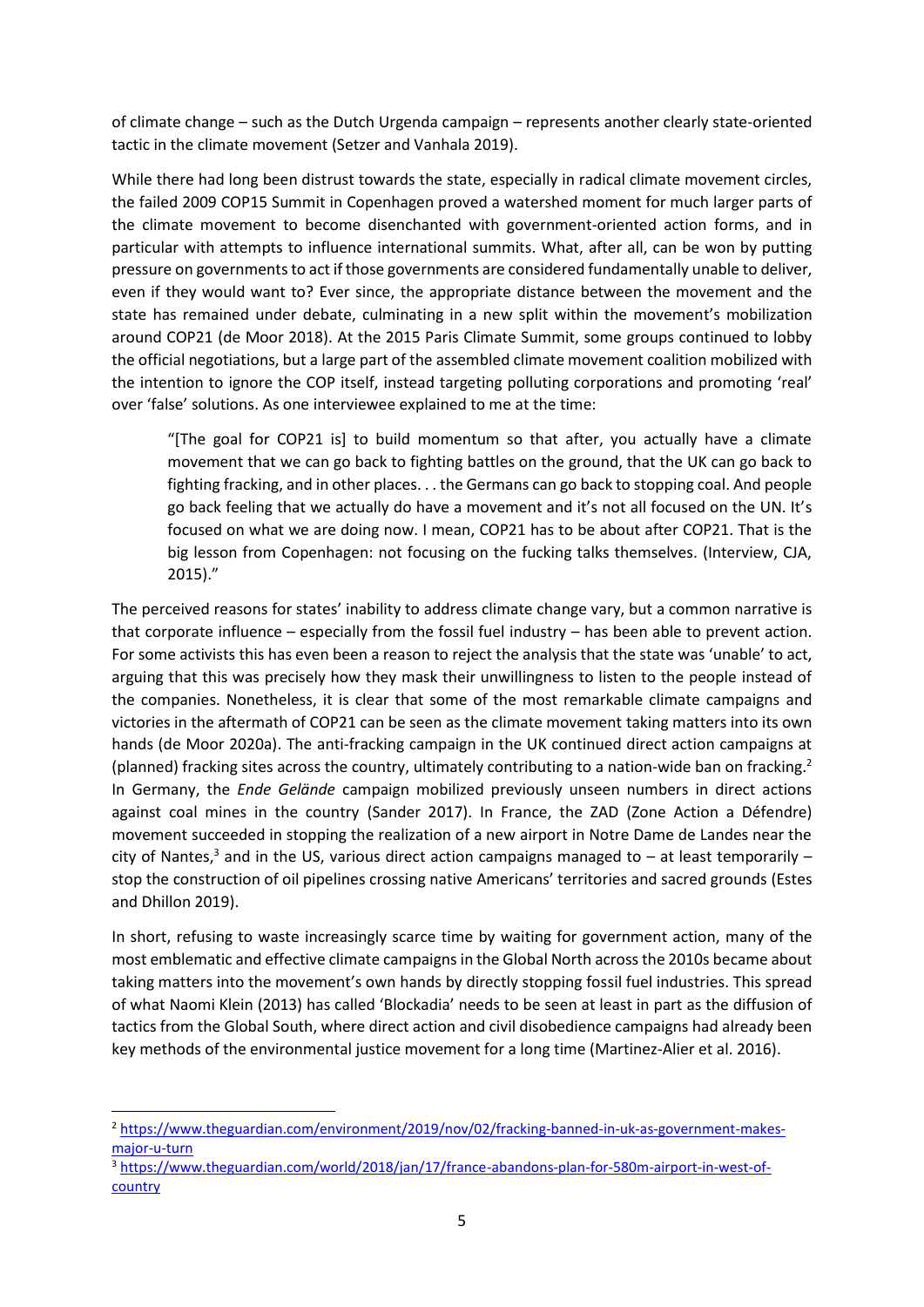Meanwhile, sustainable consumption and lifestyle politics continued to flourish as more and more individuals wanted to take responsibility in their everyday lives(de Moor and Balsiger 2019; Thörn and Svenberg 2016; for critiques of this development see e.g. Maniates 2001). Individuals were found to increasingly focus on sustainable consumption and lifestyle politics (Stolle and Micheletti 2013) – especially those most skeptical about the state's ability to address environmental challenges (de Moor, Marien, and Hooghe 2017). Collectives increasingly developed grassroots alternatives as direct responses to climate change and other ecological crises, being more or less explicitly framed as a rejection to wait any longer for the state's willingness or ability to respond to demands.

However, if a sense of urgency, of not wanting to wait for governments to act, fueled this wave of DIY climate activism, the same sense of urgency has more recently begun to fuel campaigns that put the onus back on the state. In the fall of 2018, two new campaigns emerged – Fridays For Future (FFF) and Extinction Rebellion (XR) – that more than anything else demanded stronger state action on climate change and did so on the basis of an unusually strong message of urgency (de Moor, De Vydt, et al. 2020). Around the time of their emergence, the IPCC (2018) released a report spelling out in stark terms that the world had 12 years left to take radical climate action in order to have a reasonable chance of keeping global warming below 1.5 degrees, or risk a henceforth-uncontrollable escalation of climatic change. It was this 12-year window of opportunity that became central to the framing of both groups who centrally focused on demanding government action on climate change. This return to the state has been framed – especially by XR – as a direct critique of the inefficiency of previous climate campaigns, as well as of the more general tendency to put the responsibility for solving climate change on individual citizens and consumers.

#### *Implications for future research*

While some degree of skepticism toward the state's ability to solve climate change seems to have become near universal, comparative research is still useful to understand the manifestation of the above discussion across countries. The political opportunity structure (POS) approach has long shown that taking into account cross-national and cross-scalar variations regarding the favorability of political contexts for social movements has important consequences for social movement strategies (van der Heijden 2006). However, few studies have applied this framework to explain the prevalence of stateand non-state oriented action forms (however see de Moor 2016; de Moor and Wahlström 2019). Rather, the focus of research tends to be on explaining the prevalence of more or less radical action forms (e.g. Kriesi et al. 1995).

Therefore, some important caveats remain. Firstly, more research is needed to understand how the POS shapes not just *how* movements target the state, but also *whether* they do so, and under what conditions they are more inclined to rely on DIY-tactics. Secondly, comparative research on POS has mainly focused on states' openness to movements' demands (i.e. their input structures), whereas the discussion above makes it clear that the states' ability to get things done might be equally important. Finally, the above discussion has mainly been developed in reference to climate activism in Western democracies. Linking it more explicitly to debates about climate activism outside this context presents further opportunities for future research. For instance, Martinez-Alier et al. (2016) show the prevalence of direct action in environmental justice campaigns in the Global South – often in nondemocratic settings. How do discussions of urgency and political opportunities shape these action forms, in particular given the distinctive temporality of climate change in places where "the socioenvironmental Armageddon is already here" (Swyngedouw 2013, 15)?

#### **Time to transform?**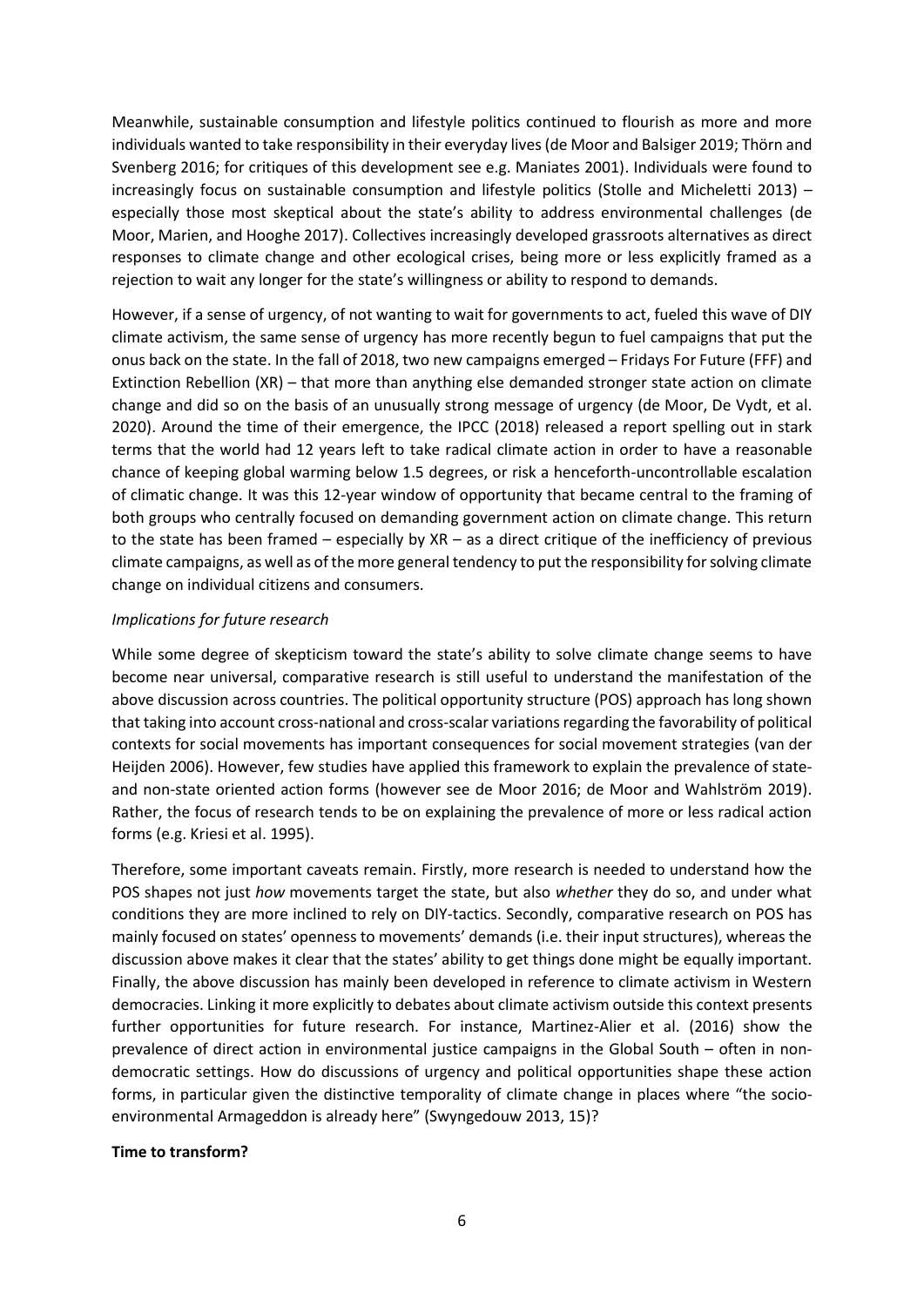The chapter has so far discussed the kinds of tactics and targets that are motivated by the urgent need to address climate change. It here shifts attention to what this action should arguably demand or achieve. That is, what kind of change is believed to be needed to ultimately address climate change (and/or underlying problems), and what kind of change can arguably be seen as realistic to achieve within the given time window? Does the 'climate emergency' call for radical change now, or is there no time to lose on fanciful ideological debates, instead requiring a need for pragmatic reforms?

Debates between radicals and reformists have long shaped environmentalism (Doherty 2002). Radicals tend to argue that environmental crises are merely symptoms of the more fundamental problems with the capitalist growth economy and modernism's anthropocentric worldview, leading them to support ideas like economic degrowth and the promotion of an eco-centric worldview. Similarly, some indigenous perspectives conceive of climate change as related to colonialism (Whyte 2017). On the other hand, reformists are more inclined to support principles of ecological modernization and sustainable development by which the ecological impacts on capitalist production and consumption can arguably be managed through technological innovation and economic incentives. Along similar lines, environmentalism has been defined as being political or post-political, with the latter defining it in terms of a single global, scientific problem requiring a techno-managerial solution, and the former emphasizing its characterization as a political conflict with winners and losers, competing interests, and ideological struggle (Kenis and Lievens 2014; Chatterton, Featherstone, and Routledge 2013; Swyngedouw 2009).

These positions can be understood, at least in part, through questions of time and urgency that are historically specific. On the one hand, the position and meaning of both positions has changed over time. On the other hand, the defense of these positions is related to the temporality of climate change. The radical position was more dominant in the countercultural ecological movement that emerged in the 1970s, while reformist ideas came to dominate environmental discourses during two 'postpolitical' decades after the fall of the Soviet-Union, during which liberal capitalism presented itself as a hegemonic political force (Blühdorn 2014). The emergence of climate justice as an idea in the years running up to Copenhagen had already politicized the climate movement by arguing that addressing climate change necessarily involves competing interests and social conflict, as opposed to the universalizing perspective of 'humanity vs carbon' (Kenis and Lievens 2014). Furthermore, the failure of the much anticipated Copenhagen Climate Summit (COP15) convinced an ever growing part of the climate movement that liberal and market-oriented reforms might not deliver the radical systemic change needed to avert catastrophic climate change (Chatterton, Featherstone, and Routledge 2013). Hence, according to various authors we see a gradual dismissal of reformist ideas like sustainable development, and a return to more radical ecologist ideas (Lövbrand 2019; e.g. Blühdorn 2017). The urgent need for far-reaching social change spelled out in the 2018 IPCC report on pathways to staying within 1.5 degrees warming has arguable furthered the popularity of transformational rather than reformist environmentalism.

While environmentalism has thus long been marked by an internal struggle over radical and reformist approaches, the most recent history of climate activism suggests an urgency-induced return to embracing the need for more radical social change. Nonetheless, even in radical circles, the difficulty of imagining the realization of radical change within climate scientists' specified time windows continues to inspire support for less radical ideas that can presumably be incorporated more readily into the existing system. Schlembach et al. noted in their research on British Camps for Climate Action (CCA) that:

One of the reasons why these [post-political] arguments had such traction within an outwardly anti-capitalist and anti-authoritarian space stems from the unique qualities of climate change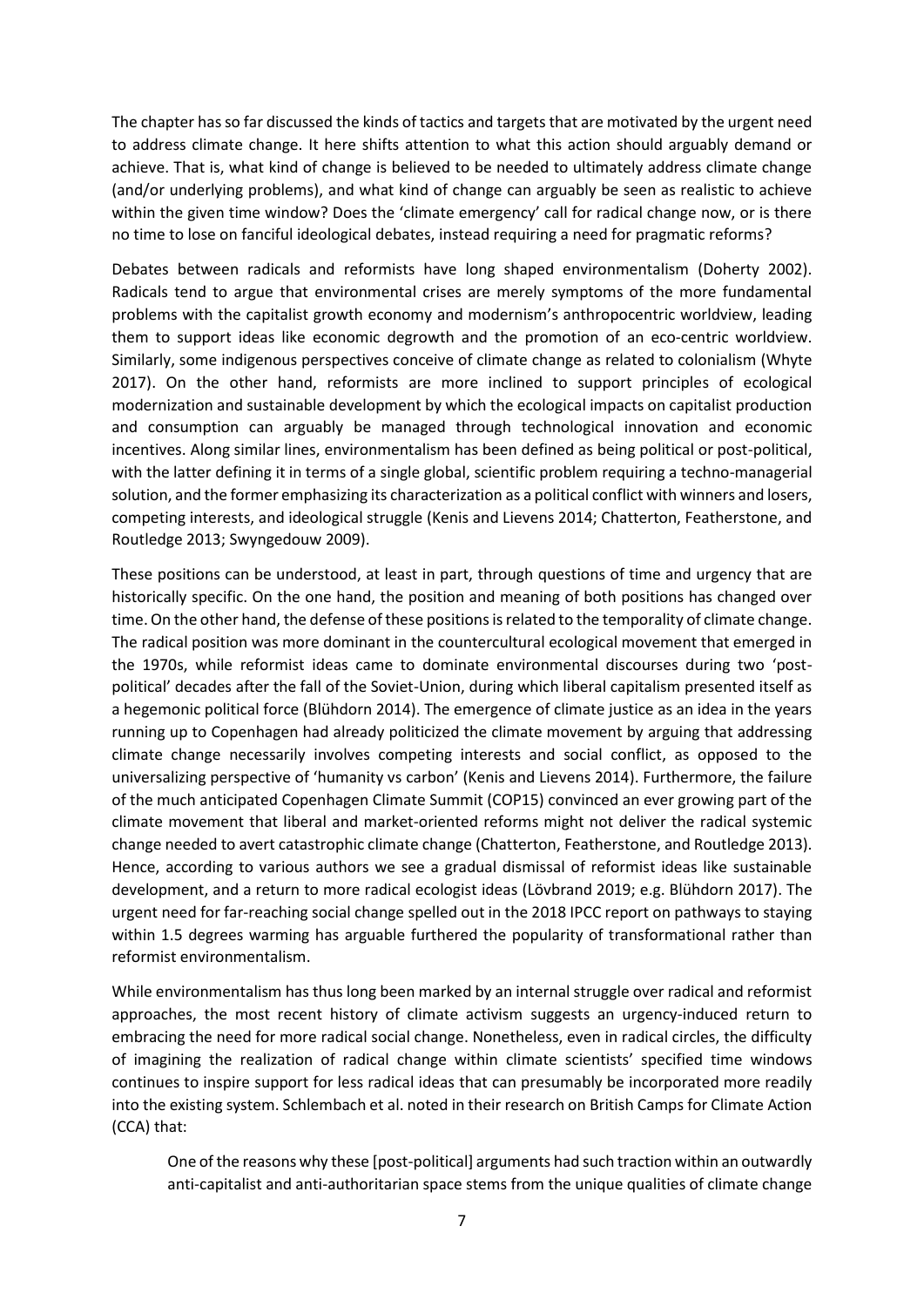as a social movement 'issue' and a matter of 'urgency'. (...) Many CCA activists argued that, with the likelihood of climatic 'tipping points' being reached within less than 10 years, there may not be time for the type of radical politics that the Camp officially endorsed, and the perceived long and slow process of dismantling capitalism and replacing it with a more equitable system. (2012, 815)

Others have interpreted the CCA along the lines of similar debates on urgency. While McGregor (2015) argued that within the CCA, 'urgency' is also operated to defend radical direct action tactics, Saunders (2012) described how it was used as an argument to divert from the Camp's radical origins. Quoting one activist, Saunders described how "the camp was being used more as a government lobby tool. The urgency of the situation was making people turn toward the state for solutions" (2012, 840).

Since these studies of the CCA, research into this topic seems to have withered, and is arguably in need of revision. In more recent examples, such as that of XR and FFF, we see for instance that temporalities of urgency, such as the groups' demands that governments declare a 'climate emergency', inspire both radical tactics and demandsto go "beyond politics". While XR defines politics mainly in terms of party politics, they also call to act on science rather than politics, which "was – and still is – our vision (...): citizens learning the truth from experts and combining it with their own lived experience".<sup>4</sup> FFF represents in particular the view that older generations have betrayed younger ones because only the younger generations will live to experience most catastrophic climate impacts. Thus, based on their typical age profile, FFF activists likely experience a distinctly urgent climate temporality. Again we see that based on their framed urgency of climate change, they demand that politicians "unite behind the science" while refraining from making explicit political demands.

In short, the temporality of climate change feeds into wider debates about the appropriateness of radical and reformist approaches. While some argue that our only chance is radical change now, others find this approach unrealistic and prefer to address climate change through reforms, or at least buy time in doing so. At this point, it is useful to briefly introduce a debate that closely relates to temporality and (de-)politicization. That is, the very production of the 'correct' understanding of climate change and its time horizon is itself embedded in the politics of knowledge production (Turnhout et al. 2020; e.g. Goldman, Turner, and Daly 2018). Who has the power to define what is 'true' about climate change, and whose knowledge is excluded, directly ties in with whose temporality of climate change – and by extension, whose response – is preferred. For instance, while official narratives have long portrayed climate change as a future threat to be managed by ramping up techno-managerial interventions, many indigenous communities have already experienced severe ecological and societal breakdown, and climate change for them is but a more recent addition to this pattern (Swyngedouw 2013; Whyte 2017). To address the problem framed in this way puts climate change on a very different timescale and would require much more radical change than the gradual increase of the economy's carbon efficiency. However, such understandings of climate change are typically outweighed by official 'climate science'.

#### *Implications for comparative research*

1

Debates about urgency force activists to reflect on what is ecologically necessary and politically possible. Yet what is politically possible is time and context dependent. Democracies are clearly distinct from one another in the extent to which they give access to radical challenges, and this has implications for political activism (Vráblíková 2016). Moreover, what is radical in ecological terms might depend on the progress already made within a country in terms of public opinion and

<sup>4</sup> <https://extinctionrebellion.uk/2020/04/18/to-go-beyond-politics-we-must-trust-the-people/>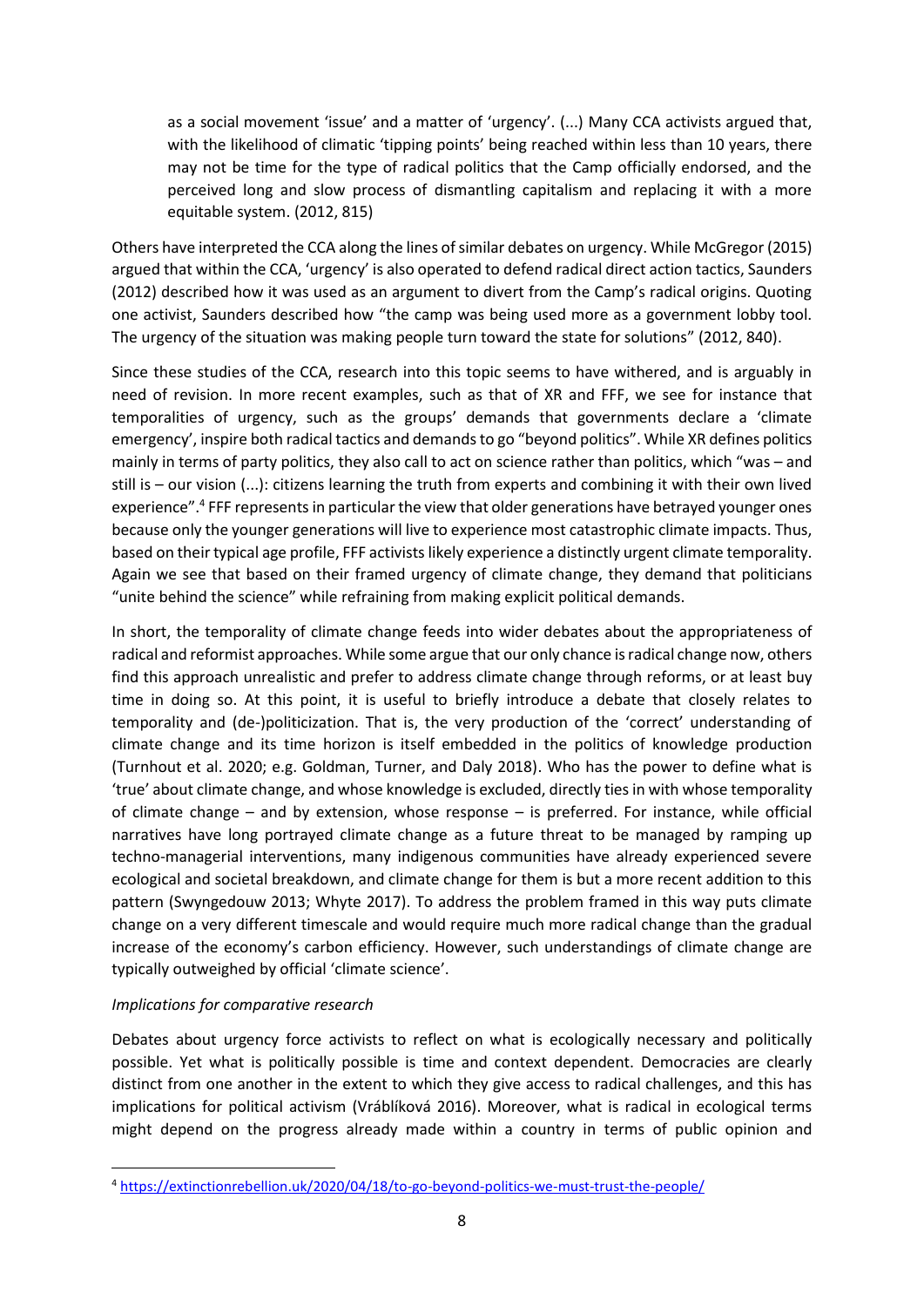environmental policies, with countries displaying a more developed environmental track-record being more open to far-reaching demands (Fiorino 2011). In other words, the political opportunity structure for radical demands differs between countries, and future research may therefore benefit from exploring which conditions make ambitious climate action seem more viable.

#### **Time to adapt?**

As debates about effective strategies continue, some within the climate movement have begun to question whether it is not too late to avoid catastrophic scenarios like a Hothouse Earth and thus whether it is not too late to campaign for avoiding them. As hope and a sense of efficacy present valuable assets for climate activism (Williams and Jaftha 2020), some may therefore have become disillusioned to the point of abandoning the movement altogether. Others, however, have developed what Cassegård and Thörn (2018) have recently called 'postapocalyptic environmentalism'; a type of environmental activism that starts from the assumption that environmental catastrophe is already unavoidable or here, but which nonetheless continues to look for meaningful responses. While research on this topic is still limited, it touches upon an urgency-related topic that goes to the heart of temporality in today's climate activism.

Cassegård and Thörn themselves illustrate their concept using two examples of 'cultural activism'. First, the Dark Mountain project was founded by disillusioned environmentalists Paul Kingsnorth and Dougald Hine in 2009. Based on an acceptance that the environmental movement 'will not save the planet', they proposed a cultural project to reinvent what is meaningful and valuable once the end of our civilization is accepted. Ever since the publication of their manifesto *Uncivilization*, many writers and artists have joined the project with works that explore societal collapse and what might come after. Second, the International Tribunal for the Rights of Nature (ITRN) are mock tribunals organized by activists to try environmental crimes, in particular against indigenous people. Again, the aim is not to redress environmental degradation, but to cope with catastrophes through the enactment of justice. What both examples show according to the authors is that:

"the acceptance of loss can be a wellspring of new forms of activism and new forms of struggles, including attempts to salvage what can still be saved and demanding redress and settling wrongs. By accepting loss, energies can be freed for new battles that are felt to be more meaningful and winnable than those that are lost." (2018, p. 14).

Furthermore, the authors argue that "Accepting loss as a fact may free the imagination to find new ways of *adapting* to the world." (2018, p. 14-15, italics added). As such, postapocalyptic environmentalism may also go beyond 'cultural activism' to include more practical forms of activism. For instance, if the catastrophe is already here and can thus no longer be prevented, the traditional focus on mitigation that has long dominated within the climate movement may give room for a shift in focus to climate adaptation. This shift has most vocally been promoted by Jem Bendell in his influential work on 'deep adaptation' (Bendell 2018), which considers 'societal collapse' as unavoidable, and therefore asks what it might mean for climate action to focus on how to deal with that collapse and what comes after it. Specifically, it does so around "three Rs": "Resilience: What is it that we most value and how can we keep that? Relinquishment: What is it that we can give up in order to not make matters worse? Restoration: What can we bring back that has been lost?" (Bendell 2018). Particularly within XR – which included a chapter by Bendell in its handbook – these ideas have become influential, even though most of what XR does can be categorized as focused on mitigation.

Despite the apparent significance of these developments, the role of adaptation within the climate movement has only been examined to a very limited degree. In a research project that is ongoing at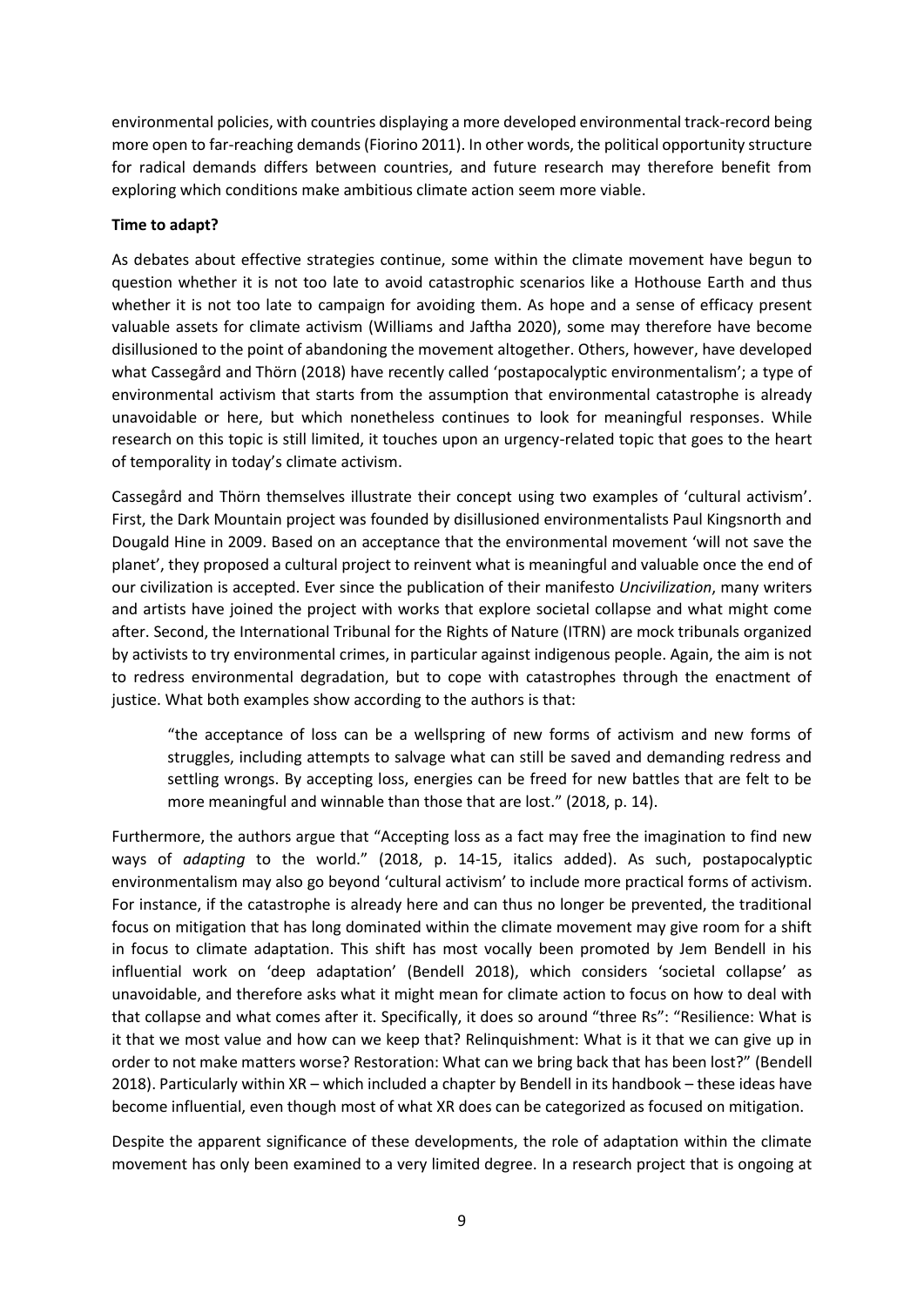the time of writing, I have begun to address this gap in the literature. Firstly, in the previously mentioned global survey of participants in the Fridays For Futures Global Climate Strike of September 2019 (de Moor, Uba, et al. 2020), we asked participants whether they thought government action on climate change should focus on mitigation, adaptation or both equally. We found a similar pattern whereby about half the respondents prioritized mitigation while the other half attributed equal weight to both. This suggests that adaptation is emerging on the radar of a substantial part of the climate movement.

This willingness among many rank and file activists to accept adaptation as a movement goal seems to be contrasted by the attitude of many organizers within the movement. In a critique of Bendell's article, activist scholars Nicholas, Hall and Schmidt (2020) claimed that his skepticism was based on a on a flawed interpretation of climate science and therefore unwarranted. More importantly, they argue that his text was at risk of undermining the efforts of the climate movement by spreading a sense of hopelessness that would paralyze (potential) activists. In response, Bendell defended most of the scientific claims, and presented his own evidence to argue that the Deep Adaptation discourse was in fact deeply motivating to its participants.

While the debate may have been especially fierce within XR, the case is certainly not unique. For instance, Simonet and Fatoric (2016) found that especially environmental movement leaders had a negative attitude towards a focus on adaptation, because they saw it as fatalistic and as an excuse not to act on climate change, because it assumes that consequences can be dealt with later. My own qualitative interviews with climate movement organizers in five European cities (Malmö, Hamburg, Antwerp, Bristol and Manchester) revealed that some indeed shared this skepticism towards adaptation – even if they considered the odds of successfully mitigating climate change to be low (de Moor 2020b). Specifically, they argued that as long as there is still a chance – however small – to keep global warming within safe limits, all energy should be dedicated to that. Adaptation could always happen when despite their efforts it would eventually become necessary, or was seen as altogether fanciful given the enormity of the impact of unmitigated climate change. However, many others were much more willing to consider taking adaptation on board as a goal – especially those more experienced activists who had already gone through several cycles of unsuccessful climate mitigation campaigns. For instance, their organizing principles more strongly aimed to build social resilience in the face of climate change, or they focused on resilience-increasing projects, such as local food projects that would insulate society from the collapse of global supply chains.

Despite these ambitions, they often continued to prioritize mitigation over adaptation, and sometimes even refrained from acting on adaptation altogether out of a sense that it would be difficult to combine with mitigation work. Hence, despite the presumed spread of postapocalyptic environmentalism, the movement for now seems largely unwilling to let go of its traditional mitigation goals. It is clear, however, that competing temporalities (is it too late to mitigate?) are creating deep disagreements within climate movements.

#### *Implications for comparative research*

Notwithstanding important nuances, my research showed continuity in attitudes to adaptation across several European countries. This, however, is likely related to the continent's relatively limited exposure to the consequences of climate change so far (European Environmental Agency 2017). Case studies from outside Europe show much more developed activism on adaptation. Across the Global South, in places where the impacts of climate change are already more present, many justice issues emerge in relation to adaptation to those impacts, which occasionally become the subject of contentious episodes. In general, vulnerable populations are more likely to be exposed to the costs of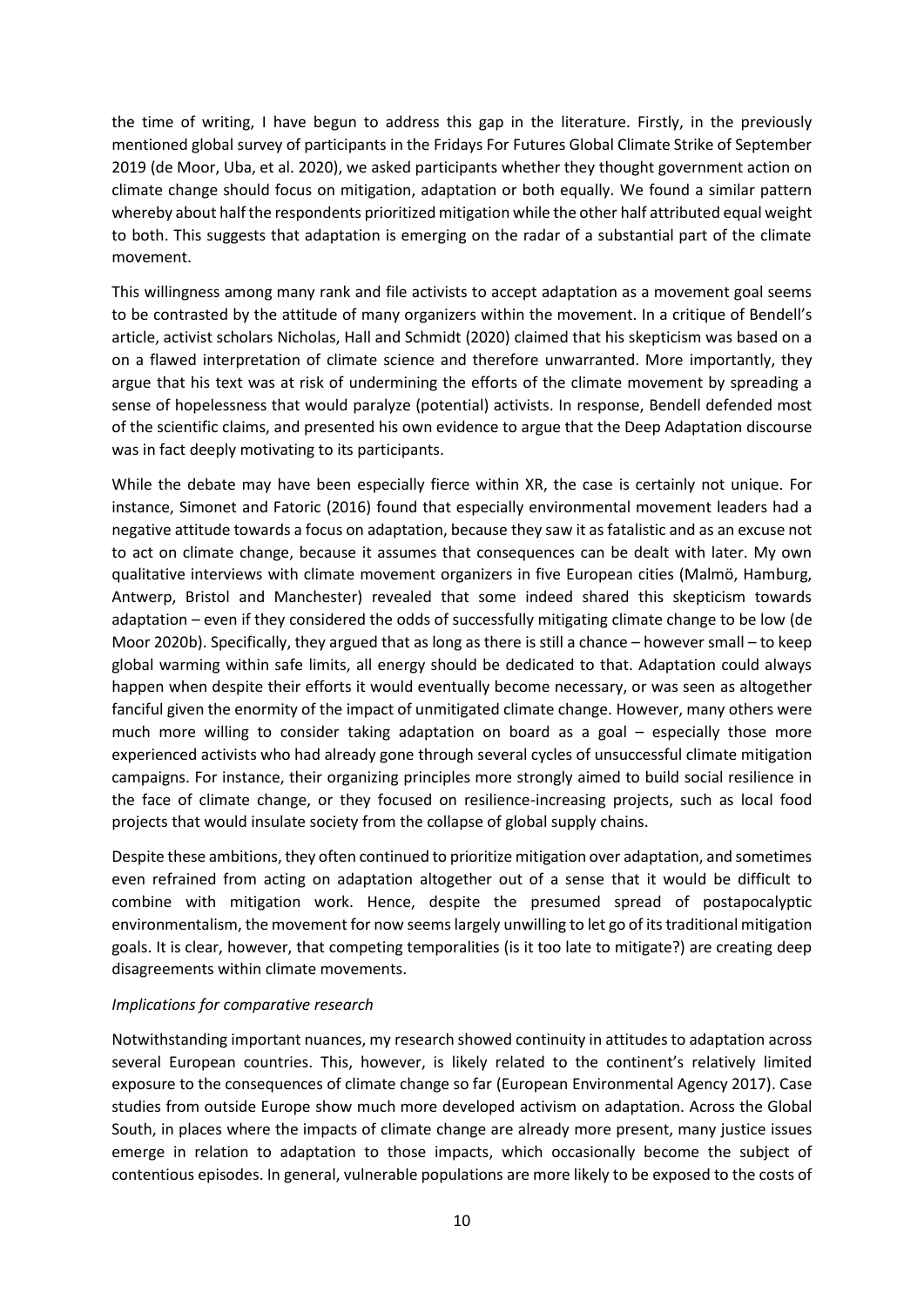adaptation, and less likely to benefit from them or influence related decision making processes (e.g. Anguelovski et al. 2016). Case studies show that such injustices occasionally become the subject of mobilizations, such as in India (Chu 2018). Likewise, in the US, where extreme weather events have become more common as a result of climate change, adaption has become a more contentious issue than in Europe. For instance, Dawson (2019) describes the case of Occupy Sandy, a movement promoting greater social justice in the city's response to Hurricane Sandy and future storms. Méndez (2020) describes how local environmental justice activists in Oakland made adaptation of vulnerable neighborhoods a central point of their campaign to influence the city's climate plan. Still, both cases concern actors outside the traditional environmental groups that make up the most visible part of the climate movement, which continues to focus on mitigation. This may be because adaptation raises issues that have typically been outside the scope of climate activism. For instance, discussions of climate justice have long been focused on how mitigation should address global injustices (Bulkeley, Edwards, and Fuller 2014). By contrast, adaptation will likely raise local social justice issues that could put climate activists on unfamiliar political terrain. Hence, the focus of the climate movement could consequently change substantially.

Finally, a shift towards adaptation could lead to a further re-centering of the state. That is, while some discuss the role of civil society as 'co-creator' of adaptation (Mees, Crabbé, and Driessen 2017), justice oriented critiques have demanded states take up their responsibility to protect in particular the most vulnerable communities. Hence, discussions of the 'return of the state' and of climate adaptation will likely benefit from a connected approach.

#### **Conclusion**

Climate change is inextricably linked to urgency, and the overview presented in this chapter shows that temporality shapes climate activism in at least three key ways. Firstly, it shapes the debate about whether the movement should stop waiting for governments to act, instead taking matters into its own hands through DIY tactics, or instead, whether it is time to stop focusing on small-scale, incremental, everyday and DIY action forms to focus instead on large-scale systemic change that will necessarily involve national governments and international organizations. This relates to the second debate. Namely, does the urgency and scale of the climate crisis mean that we need radical change now more than ever, or does it precisely mean that we do not have time to wait for major changes like 'the end of capitalism' and that we should focus on more modest changes that can be achieved here and now? Put differently, should climate action be sped up by depoliticizing it, thereby making it more palatable within the system's current configuration, or should it focus on (re-)politicizing it, as radical change *now* is the only realistic option? Finally, while climate activism has traditionally focused predominantly on mitigation, uncertainty about whether there is still a (meaningful) window of opportunity for averting dangerous climate change has inspired a debate about whether or not it is time to shift focus to dealing with – rather than preventing – the consequences of climate change. In short, the unique temporality of climate change fundamentally shapes debates about the goals and strategies of the movement.

Each of these debates are ongoing, and especially the latter of the three remains understudied, thus providing opportunities for further research. In particular, comparative research on climate activism has remained surprisingly scarce, thus limiting our understanding of the contextual dependency of these debates. Throughout this chapter, I have pointed to various possible directions for such research. This research can clearly draw on the wider comparative scholarship on environmental and social movements (de Moor and Wahlström, n.d.). In this conclusion, I finally present some more general reflections on temporality and comparative perspectives on social movements that may guide this research further.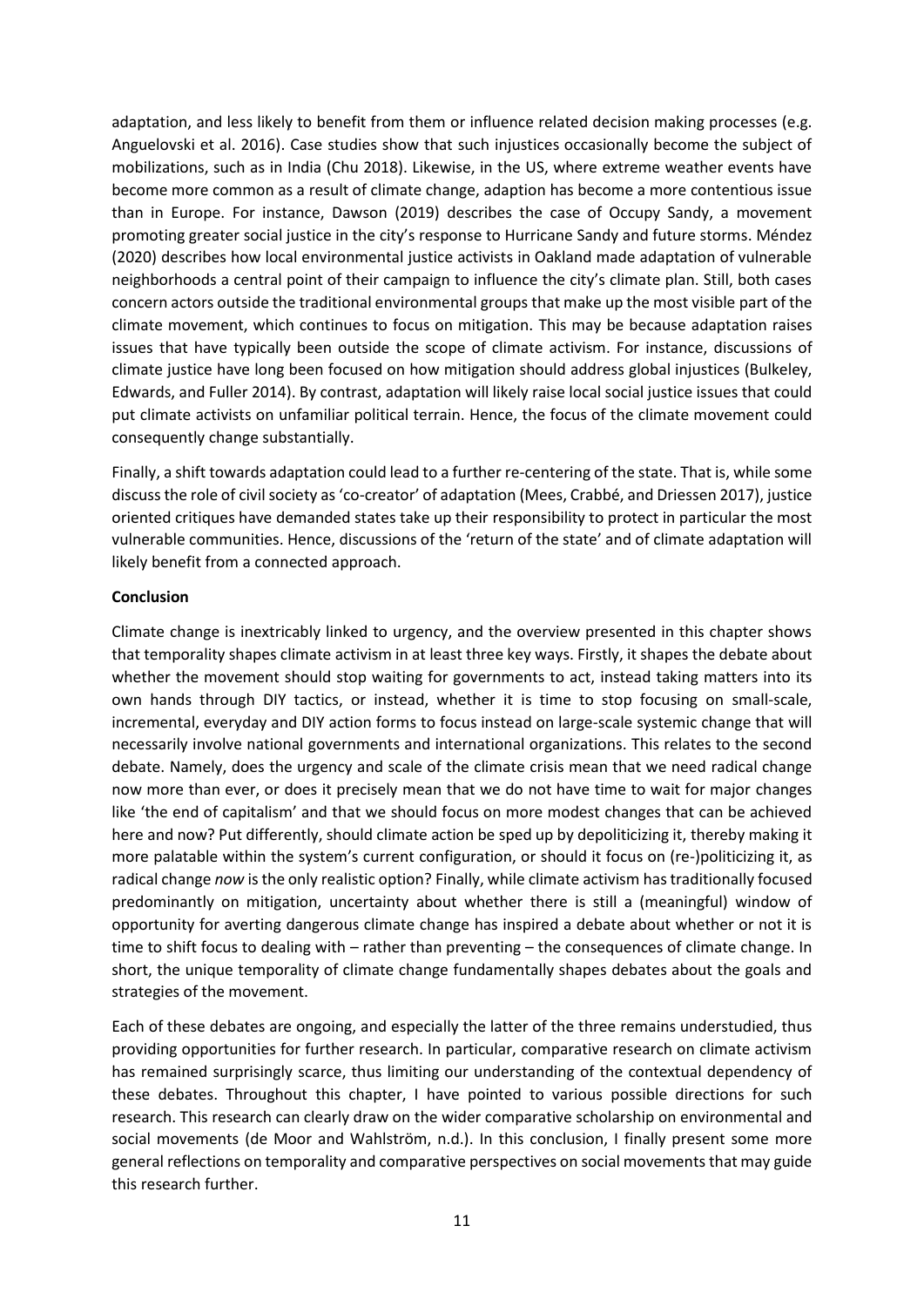Firstly, the emerging study of temporality in social movements provides promising venues to expand our understanding of the dynamics discussed in this chapter – and vice versa (Gillan and Edwards 2020). For instance, Gillan's (2020) recent work on temporality in social movements suggests that we should understand social movements in relation to large scale socio-political and historical tendencies ('vectors') that combine into 'timescapes' that both shape and are shaped by movements. Gillan primarily aims to challenge the literature's tendency to interpret various social movements as shortlived and discontinuous. He illustrates his theory by arguing that the Global Justice Movement, the Anti (Iraq) War Movement and the Occupy movement should all be understood in relation to each other and to the "neoliberal timescape", though each in their own historically unique way. This chapter's focus on climate activism adds that vectors become relevant as a result of debates within movements. While climate change 'itself' is certainly one vector, its unfolding in terms of severity and reversibility is contested. Moreover, depending on the diagnostic and prognostic framing of climate change (i.e. what is the nature of the problem, and what should be done about it (Wahlström, Wennerhag, and Rootes 2013)) different vectors become relevant, producing distinct timescapes and timescales. While for mainstream, reformist approaches the progress of science and technological 'solutions' may present the central vector, for more radical approaches the longer history and future of capitalism are key.

Indigenous perspectives introduce different vectors and timescapes altogether, as they challenge the exceptionality of climate change by interpreting it along the lines of a much longer history of colonialism. As Whyte notes, "Indigenous peoples often understand their vulnerability to climate change as an intensification of colonially-induced environmental changes" (2017, 154). More recently, Whyte (2020) has argued that from the point of view of indigenous peoples, it is already too late to achieve climate justice, because necessary improvements to the relationships between indigenous peoples and powerful actors like national governments would take too long to develop: "A relational tipping point, in a certain respect, has already been crossed, before the ecological tipping point" (Whyte 2020, 1). Such competing interpretations thus introduce different temporalities, which shape definitions of urgency, and by extension, goals and strategies.

A comparative perspective further alerts us to the fact that such temporalities must be place specific. According to Cassegård and Thörn:

"time and space are (...) inseparable; his [(Bakhtin 1981)] concept of the chronotope (time– space) implies that a particular conception of time always has spatial dimension and vice versa. Using the concept of the chronotope in the analysis of social movement narratives implies discerning how the collective that acts and moves, be it the nation, the tribe, or Humanity, always implies a particular ordering of time and space."

Thus, what comparative research can add to the discussion of temporalities is how they interact with local conditions, be that in terms of (predicted) impacts of climate change, colonial histories, political opportunities, economic conditions, or civic cultures. More specifically, the concept of the chronotope may help us understand how definitions of what is ecologically disastrous/necessary and politically acceptable/impossible (Wackernagel and Rees 1998) are embedded in social constructions of place, temporality and scale. While to some climate change may be a recent scientific challenge to which there are clear technological solutions and for which the political legitimacy of climate action implies a favorable political opportunity structure, to others it represents an acceleration of centuries of oppression, the solution to which implies both a long-term uphill political struggle against colonialism and a reliance on traditional ways of adapting to environmental challenges (Whyte 2017). In short, given the importance of temporality and place to climate change, future research on chronotopes is likely to add considerably to our comparative understanding of climate activism. In particular, it may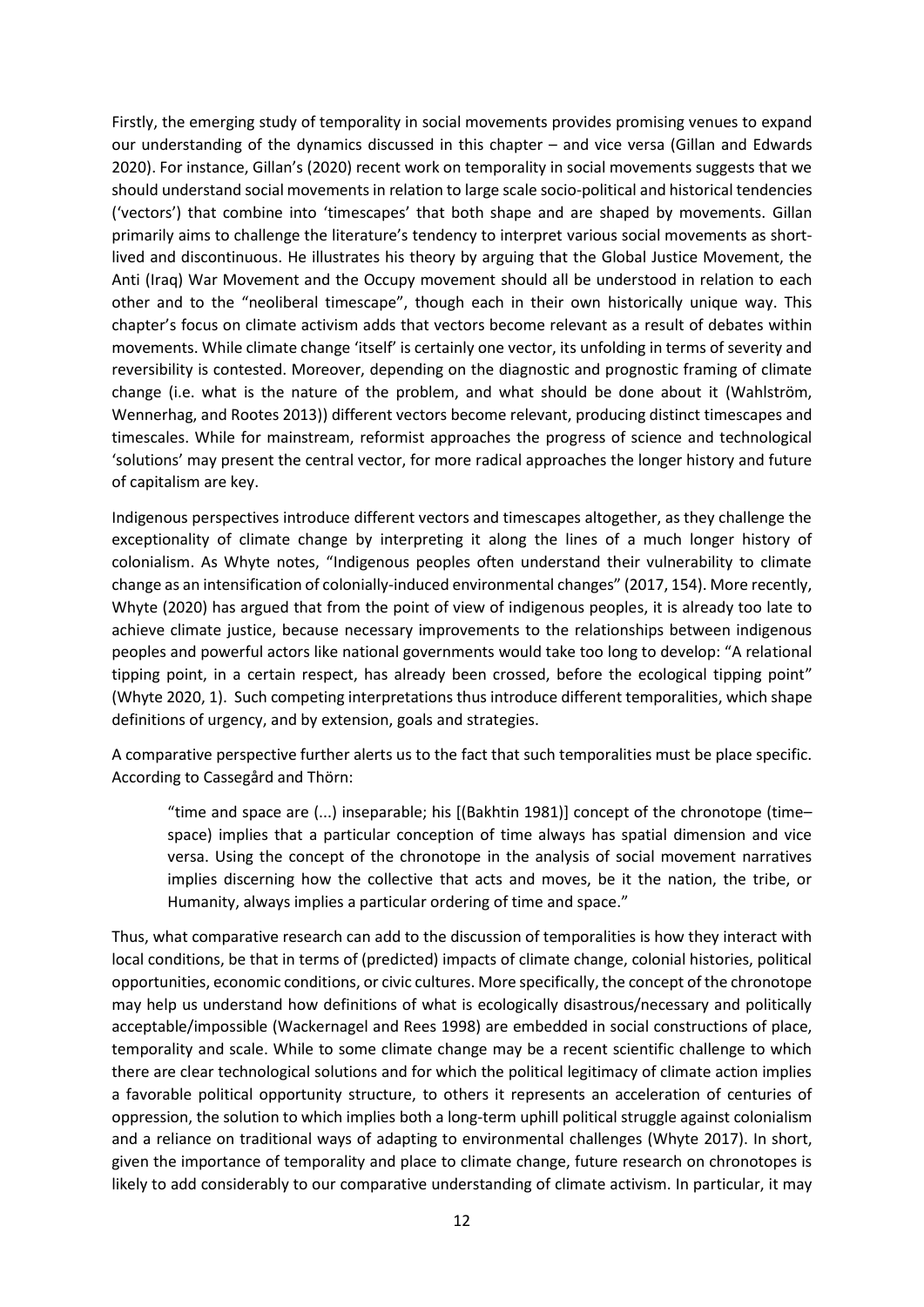contribute to the much-needed strengthening of the connection between research on climate activism in the Global South and North, which, as this chapter attests, have remained too far apart.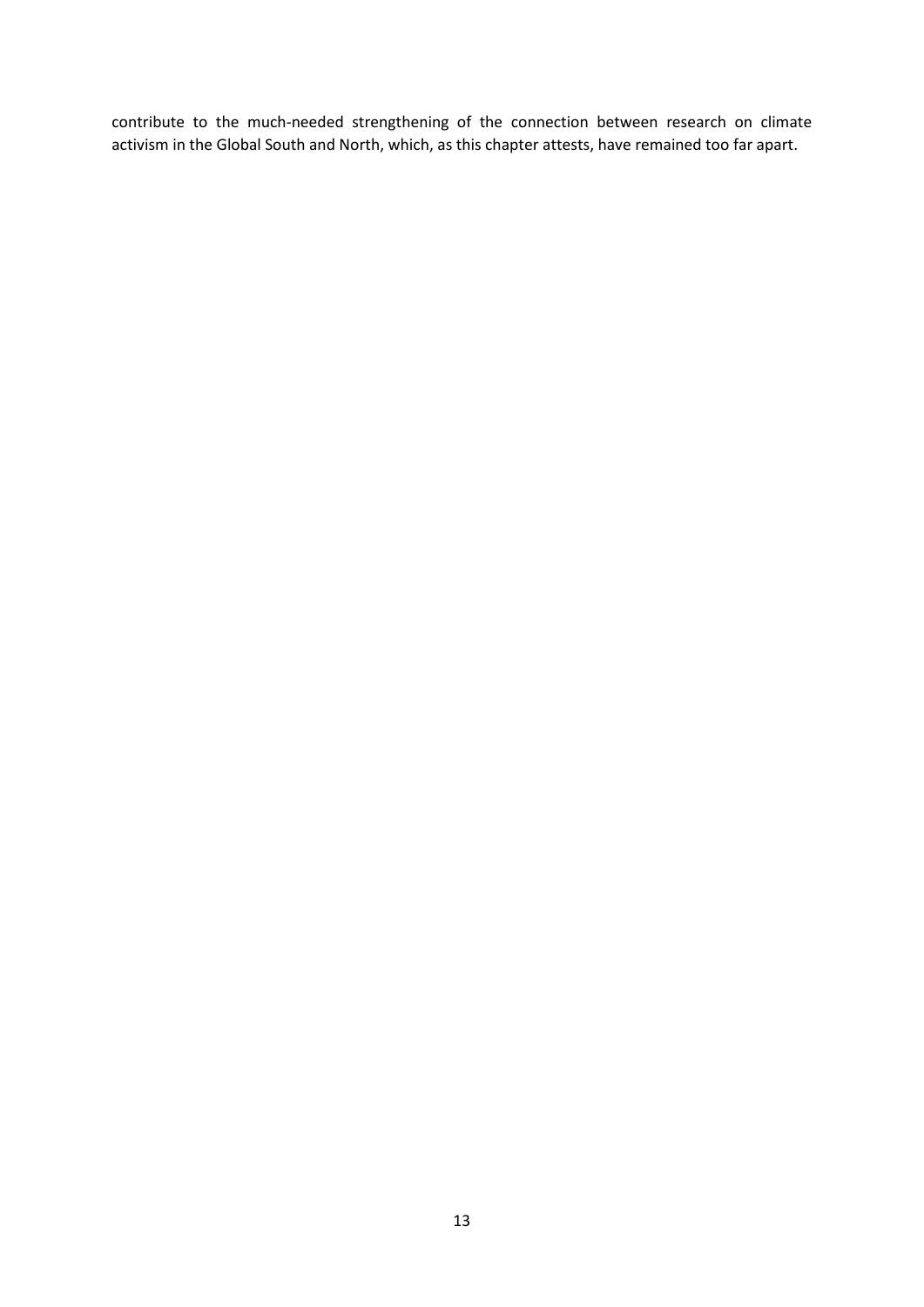#### **References**

- Anguelovski, Isabelle, Linda Shi, Eric Chu, Daniel Gallagher, Kian Goh, Zachary Lamb, Kara Reeve, and Hannah Teicher. 2016. "Equity Impacts of Urban Land Use Planning for Climate Adaptation: Critical Perspectives from the Global North and South." *Journal of Planning Education and Research* 36 (3): 333–48. https://doi.org/10.1177/0739456X16645166.
- Aykut, Stefan C, Jean Foyer, and Edouard Morena, eds. 2017. *Globalising the Climate: COP21 and the Climatisation of Global Debates*. London: Routledge.
- Bakhtin, Mikhail. 1981. *The Dialogic Imagination: Four Essays*. Austin: University of Texas Press.
- Beck, Ulrich. 1997. "Subpolitics: Ecology and the Disintegration of Institutional Power." *Organization & Environment* 10 (1): 52–65.
- Bendell, Jem. 2018. "Deep Adaptation: A Map for Navigating ClimateTragedy." *IFLAS Occasional Paper* 2.
- Blühdorn, Ingolfur. 2014. "Post-Ecologist Governmentality: Post-Democracy, Post-Politics and the Politics of Unsustainability." In *The Post-Political and Its Discontents: Spaces of Depoliticisation, Spectres of Radical Politics*, edited by Japhy Wilson and Erik Swyngedouw, 146–166. Edinburgh: Edinburgh University Press.
- ———. 2017. "Eco-Political Hopes beyond Sustainability." *Global Discourse* 7 (1): 42–61.
- Bulkeley, Harriet, Gareth A S Edwards, and Sara Fuller. 2014. "Contesting Climate Justice in the City: Examining Politics and Practice in Urban Climate Change Experiments." *Global Environmental Change* 25: 31–40. https://doi.org/10.1016/j.gloenvcha.2014.01.009.
- Carter, Neil, and Mike Childs. 2018. "Friends of the Earth as a Policy Entrepreneur: 'The Big Ask' Campaign for a UK Climate Change Act." *Environmental Politics* 27 (6): 994–1013. https://doi.org/10.1080/09644016.2017.1368151.
- Cassegård, Carl, and Håkan Thörn. 2018. "Toward a Postapocalyptic Environmentalism? Responses to Loss and Visions of the Future in Climate Activism." *Environment and Planning E: Nature and Space* 1 (4): 561–78.
- Cassegård, Carl, Håkan Thörn, Linda Soneryd, and Åsa Wettergren, eds. 2017. *Climate Action in a GLobalizing World*. Abingdon: Routledge.
- Chatterton, Paul, David Featherstone, and Paul Routledge. 2013. "Articulating Climate Justice in Copenhagen: Antagonism, the Commons, and Solidarity." *Antipode* 45 (3): 602–20.
- Chu, Eric K. 2018. "Urban Climate Adaptation and the Reshaping of State–Society Relations: The Politics of Community Knowledge and Mobilisation in Indore, India." *Urban Studies* 55 (8): 1766–82. https://doi.org/10.1177/0042098016686509.
- Dawson, Ashley. 2019. *Extreme Cities: The Peril and Promise of Urban Life in the Age of Climate Change*. London: Verso.
- Derman, Brandon B. 2014. "Climate Governance , Justice , and Transnational Civil Society." *Climate Policy* 14 (1): 23–41.
- Doherty, Brian. 2002. *Ideas and Actions in the Green Movement*. London: Routledge.
- Edensor, Tim, Lesley Head, and Uma Kothari. 2020. "Time, Temporality and Environmental Change." *Geoforum* 108: 255–58. https://doi.org/10.1016/j.geoforum.2019.11.003.

Estes, Nick, and Jaskiran Dhillon. 2019. *Standing with Standing Rock: Voices from the #NoDAPL*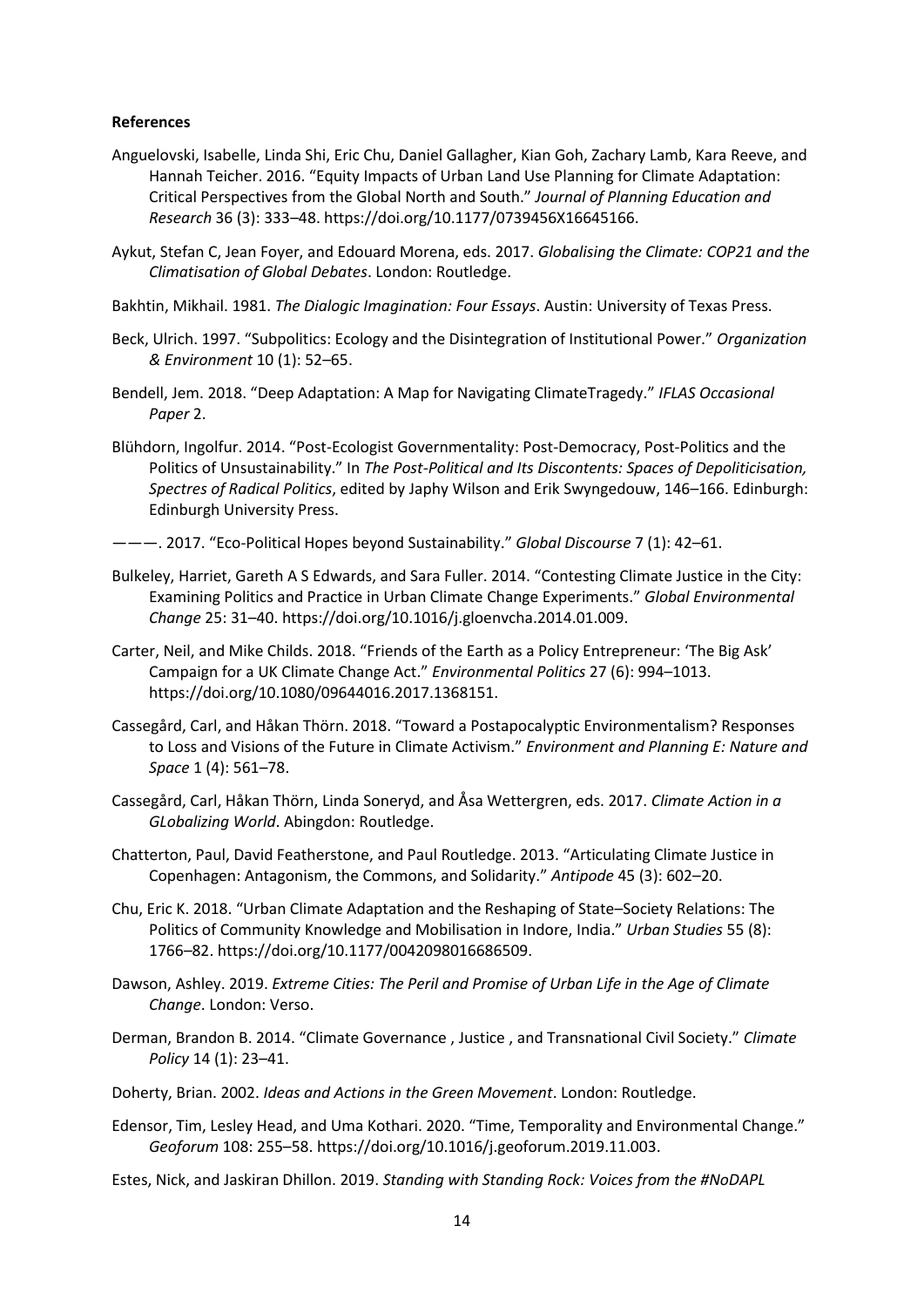*Movement*. Minneapolis: University of Minnesota Press.

- European Environmental Agency. 2017. "Climate Change, Impacts and Vulnerability in Europe 2016An Indicator-Based Report."
- Eyerman, Ron, and Andrew Jamison. 1991. *Social Movmements. A Cognitive Approach*. Cambridge: Polity.
- Fiorino, Daniel J. 2011. "Explaining National Environmental Performance: Approaches, Evidence, and Implications." *Policy Sciences* 44 (4): 367–89. https://doi.org/10.1007/s11077-011-9140-8.
- Fisher, Dana R. 2010. "COP-15 in Copenhagen: How the Merging of Movements Left Civil Society out in the Cold." *Global Environmental Politics* 10 (2): 11–17.
- Gillan, Kevin. 2020. "Temporality in Social Movement Theory: Vectors and Events in the Neoliberal Timescape." *Social Movement Studies* 19 (5–6): 516–36. https://doi.org/10.1080/14742837.2018.1548965.
- Gillan, Kevin, and Gemma Edwards. 2020. "Time for Change." *Social Movement Studies* 19 (5–6): 501–15. https://doi.org/10.1080/14742837.2020.1806813.
- Goldman, Mara J., Matthew D. Turner, and Meaghan Daly. 2018. "A Critical Political Ecology of Human Dimensions of Climate Change: Epistemology, Ontology, and Ethics." *Wiley Interdisciplinary Reviews: Climate Change* 9 (4): 1–15. https://doi.org/10.1002/wcc.526.
- Hadden, Jennifer. 2015. *Networks in Contention*. Cambridge: Cambridge University Press.
- Heijden, Hein-Anton van der. 2006. "Globalization, Environmental Movements, and International Political Opportunity Structures." *Organization & Environment* 19 (1): 28–45.
- Henry, Laura A, Lisa McIntosh Sundstrom, Carla Winston, and Priya Bala-Miller. 2019. "NGO Participation in Global Governance Institutions: International and Domestic Drivers of Engagement." *Interest Groups & Advocacy* 8 (3): 291–332.
- IPCC. 2018. "Special Report on Global Warming of 1.5°C."
- Jamison, Fredric. 1994. *The Seeds of Time*. New York: Columbia University Press.
- Kenis, Anneleen. 2016. "Ecological Citizenship and Democracy: Communitarian versus Agonistic Perspectives on Ecological Citizenship and Democracy." *Environmental Politics* 25 (6): 949–70.
- Kenis, Anneleen, and Matthias Lievens. 2014. "Searching for 'the Political' in Environmental Politics." *Environmental Politics* 23 (4): 531–48.
- Klein, Naomi. 2013. *This Changes Everything*. London: Penguin.
- Kriesi, Hanspeter, Ruud Koopmans, Jan Willem Duyvendak, and Marco Giugni. 1995. *New Social Movements in Western Europe: A Comparative Analysis*. Minneapolis: University of Minnesota Press.
- Lövbrand, Eva. 2019. "Beyond Limits: Making Policy in a Climate Changed World." In *What Next for Sustainable Development? Our Common Future at Thirty*, edited by J. Meadowcroft, E. Holden, O. Langhelle, and D Banister. Cheltenham: Edward Elgar Publishing.
- Maniates, Michael F. 2001. "Individualization: Plant a Tree , Buy a Bike , Save the World ?" *Global Environmental Politics* 1 (3): 31–52.
- Martinez-Alier, Joan, Leah Temper, Daniela Del Bene, and Arnim Scheidel. 2016. "Is There a Global Environmental Justice Movement ?" *The Journal of Peasant Studies ISSN:* 43 (3): 731–55.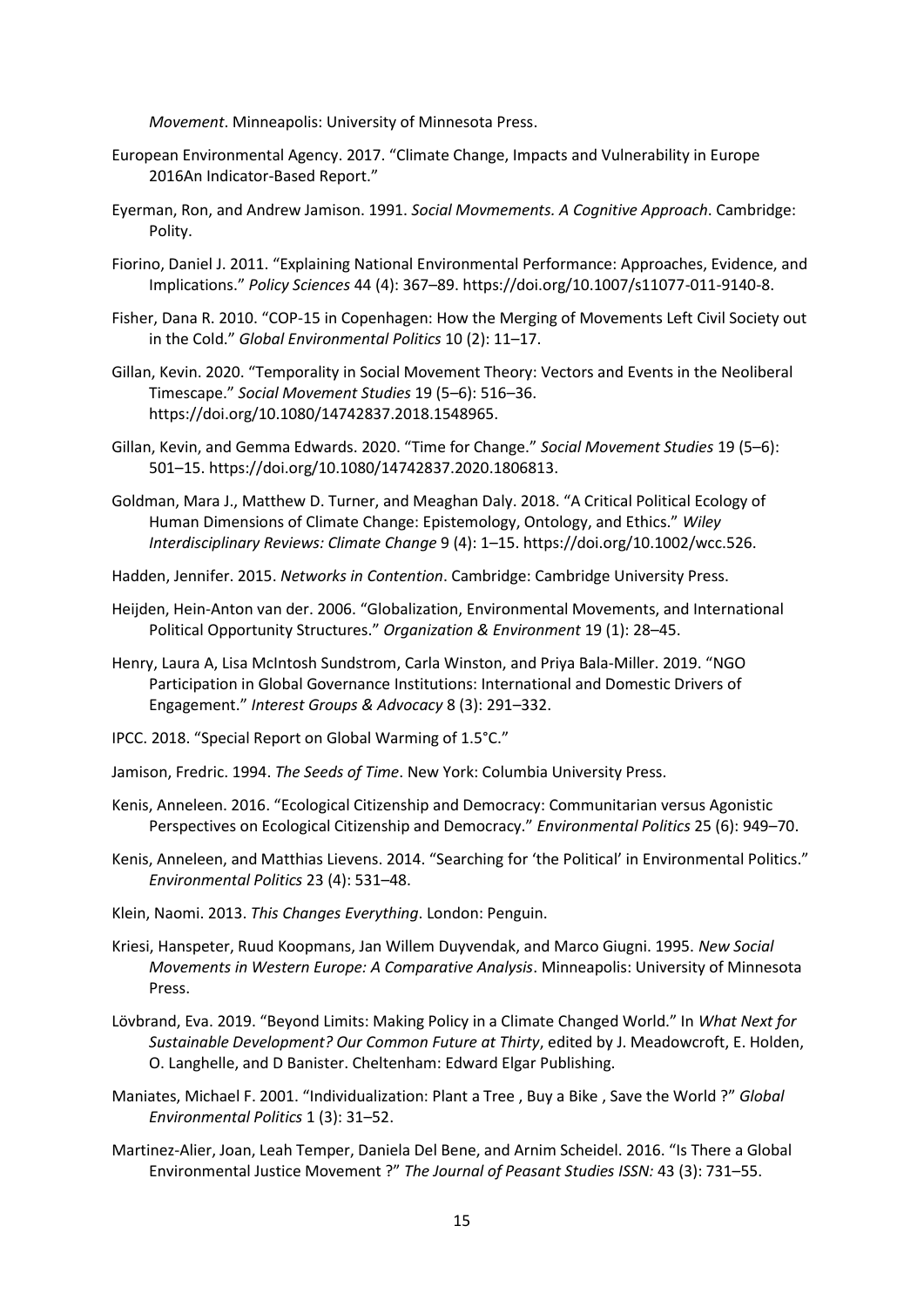- McGregor, Callum. 2015. "Direct Climate Action as Public Pedagogy: The Cultural Politics of the Camp for Climate Action." *Environmental Politics* 24 (3): 343–62. https://doi.org/10.1080/09644016.2015.1008230.
- Mees, Hannelore, Ann Crabbé, and Peter P J Driessen. 2017. "Conditions for Citizen Co-Production in a Resilient, Efficient and Legitimate Flood Risk Governance Arrangement. A Tentative Framework." *Journal of Environmental Policy & Planning* 19 (6): 827–42.
- Méndez, Michael. 2020. *Climate Change from the Streets: How Conflict and Collaboration Strengthen the Environmental Justice Movement*. New Haven: Yale University Press.
- Moor, Joost de. 2016. "External Efficacy and Political Participation Revisited. The Role of Perceived Output Structures for State- and Non-State Oriented Action Forms." *Parliamentary Affairs* 69 (3): 642–62.
- ———. 2017. "Lifestyle Politics and the Concept of Political Participation." *Acta Politica* 52 (2): 179– 97.
- ———. 2018. "The 'efficacy Dilemma'' of Climate Activism: The Case of COP21.'" *Environmental Politics* 27 (6): 1079–1100.
- ———. 2020a. "Alternative Globalities ? Climatization Processes and the Climate Movement beyond COPs." *International Politics*. https://doi.org/10.1057/s41311-020-00222-y.
- ———. 2020b. "Postapocalyptic Environmentalism: A Movement for Transformational Climate Adaptation?" *Earth System Governance Working Papers* 4.
- Moor, Joost de, and Philip Balsiger. 2019. "Political Consumerism in North Western Europe: Leading by Example?" In *The Oxford Handbook of Political Consumerism*, edited by Magnus Boström, Michele Micheletti, and Peter Oosterveer, 435–56. Oxford: Oxford University Press.
- Moor, Joost de, Sofie Marien, and Marc Hooghe. 2017. "Why Only Some Lifestyle Activists Avoid State-Oriented Politics: A Case Study in the Belgian Environmental Movement." *Mobilization* 22 (2): 245–64.
- Moor, Joost de, Katrin Uba, Mattias Wahlström, Magnus Wennerhag, and Michiel De Vydt, eds. 2020. *Protest for a Future II Composition, Mobilization and Motives of the Participants in Fridays For Future Climate Protests on 20-27 September, 2019, in 19 Cities around the World*. https://osf.io/3hcxs/.
- Moor, Joost de, Michiel De Vydt, Katrin Uba, and Mattias Wahlström. 2020. "New Kids on the Block: Taking Stock of the Recent Cycle of Climate Activism." *Social Movement Studies*. https://doi.org/10.1080/14742837.2020.1836617.
- Moor, Joost de, and Mattias Wahlström. n.d. "Environmental Movements and Their Political Context." In *The Routledge Handbook of Environmental Movements*, edited by Marco Giugni and Maria Grasso. Routledge.
- ———. 2019. "Narrating Political Opportunities: Explaining Strategic Adaptation in the Climate Movement." *Theory and Society* 48 (3): 419–51.
- Newell, Peter. 2006. "Climate for Change? Civil Society and the Politics of Global Warming." In *Global Civil Society Yearbook 2005/6*, edited by Mary Kaldor, Marlies Glasius, and Helmut Anheier. Thousand Oaks: Sage.
- Nicholas, Thomas, Galen Hall, and Colleen Schmidt. 2020. "The Faulty Science, Doomism, and Flawed Conclusions of Deep Adaptation." *OpenDemocracy*. https://www.opendemocracy.net/en/oureconomy/faulty-science-doomism-and-flawed-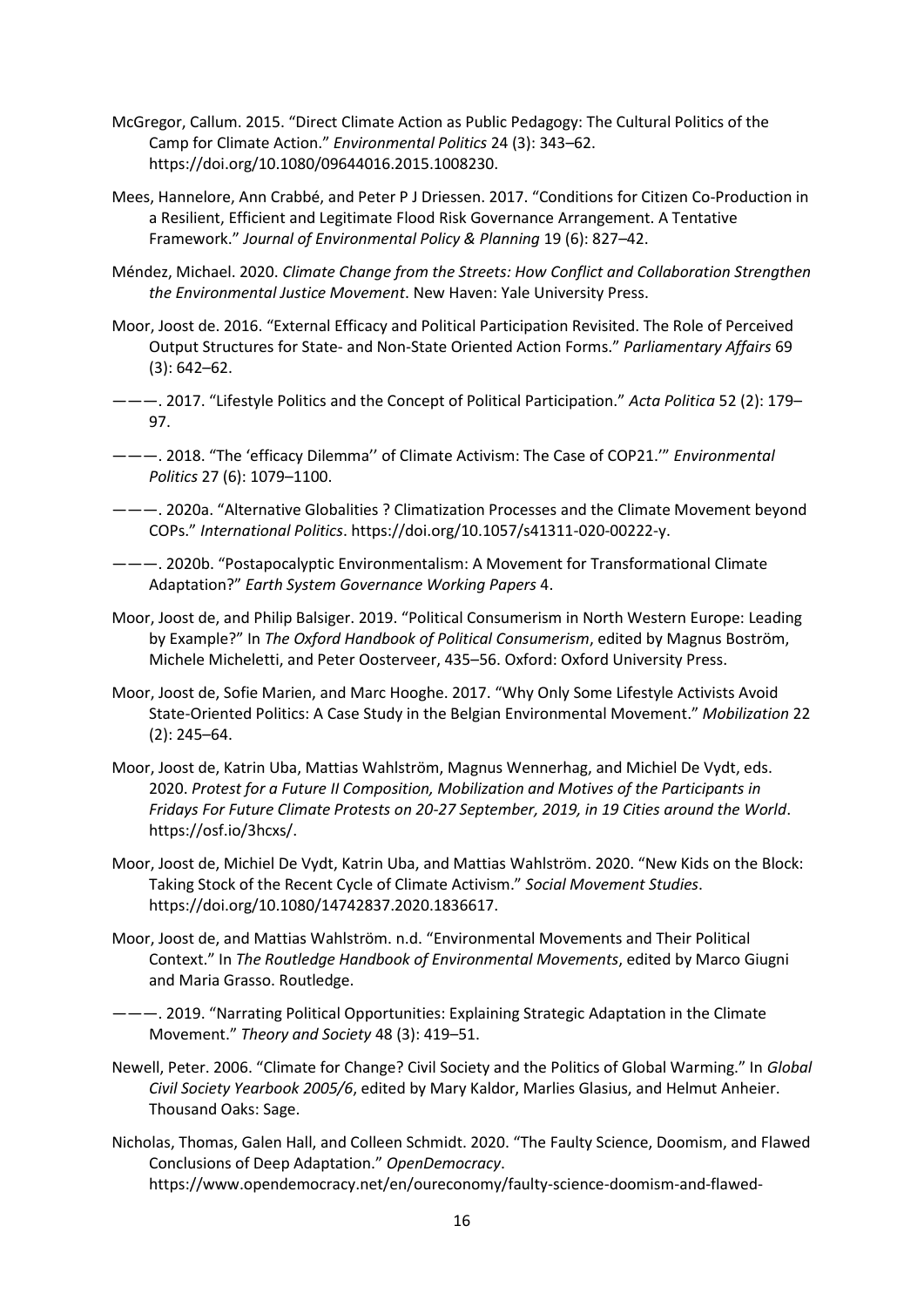conclusions-deep-adaptation/.

- Rich, Nathaniel. 2018. "Losing Earth: The Decade We Almost Stopped Climate Change." *The New Yorker*, 2018. https://www.nytimes.com/interactive/2018/08/01/magazine/climate-changelosing-earth.html.
- Sander, Hendrik. 2017. "Ende Gelände: Anti-Kohle-Proteste in Deutschland." *FORSCHUNGSJOURNAL SOZIALE BEWEGUNGEN* 30 (1): 26–36.
- Saunders, Clare. 2012. "Reformism and Radicalism in the Climate Camp in Britain: Benign Coexistence, Tensions and Prospects for Bridging." *Environmental Politics* 21 (5): 829–46.
- Schlembach, Raphael, Ben Lear, and Andrew Bowman. 2012. "Science and Ethics in the Post-Political Era: Strategies within the Camp for Climate Action." *Environmental Politics* 21 (5): 811–28.
- Setzer, Joana, and Lisa C. Vanhala. 2019. "Climate Change Litigation: A Review of Research on Courts and Litigants in Climate Governance." *Wiley Interdisciplinary Reviews: Climate Change* 10 (3): 1–19. https://doi.org/10.1002/wcc.580.
- Simonet, Guillaume, and Sandra Fatorić. 2016. "Does 'Adaptation to Climate Change' Mean Resignation or Opportunity?" *Regional Environmental Change* 16 (3): 789–99. https://doi.org/10.1007/s10113-015-0792-3.
- Steffen, Will, Johan Rockström, Katherine Richardson, Timothy M. Lenton, Carl Folke, Diana Liverman, Colin P. Summerhayes, et al. 2018. "Trajectories of the Earth System in the Anthropocene." *Proceedings of the National Academy of Sciences of the United States of America* 115 (33): 8252–59. https://doi.org/10.1073/pnas.1810141115.
- Stolle, Dietlind, and Michele Micheletti. 2013. *Political Consumerism: Global Responsibility in Action*. Cambridge: Cambridge University Press.
- Swyngedouw, Erik. 2009. "The Antinomies of the Postpolitical City: In Search of a Democratic Politics of Environmental Production." *International Journal of Urban and Regional Research* 33 (3): 601–20.
- ———. 2013. "Apocalypse Now! Fear and Doomsday Pleasures." *Capitalism Nature Socialism* 24 (1): 9–18.
- Thörn, Håkan, and Sebastian Svenberg. 2016. "'We Feel the Responsibility That You Shirk': Movement Institutionalization, the Politics of Responsibility and the Case of the Swedish Environmental Movement." *Social Movement Studies* 15 (6): 593–609.
- Turnhout, Esther, Tamara Metze, Carina Wyborn, Nicole Klenk, and Elena Louder. 2020. "The Politics of Co-Production: Participation, Power, and Transformation." *Current Opinion in Environmental Sustainability* 42 (2018): 15–21. https://doi.org/10.1016/j.cosust.2019.11.009.
- Vráblíková, Kateřina. 2016. *What Kind of Democracy? Participation, Inclusiveness and Contestation*. New York: Routledge.
- Wackernagel, Mathis, and William Rees. 1998. *Our Ecological Footprint: Reducing Human Impact on the Earth*. Gabriola Island: New Society Publishers.
- Wahlström, Mattias, Piotr Kocyba, Michiel De Vydt, and Joost de Moor, eds. 2019. *Protest for a Future: Composition, Mobilization and Motives of the Participants in Fridays For Future Climate Protests on 15 March, 2019 in 13 European Cities*. https://osf.io/xcnzh/.
- Wahlström, Mattias, Magnus Wennerhag, and Christopher Rootes. 2013. "Framing 'the Climate Issue': Patterns of Participation and Prognostic Frames among Climate Summit Protestors."